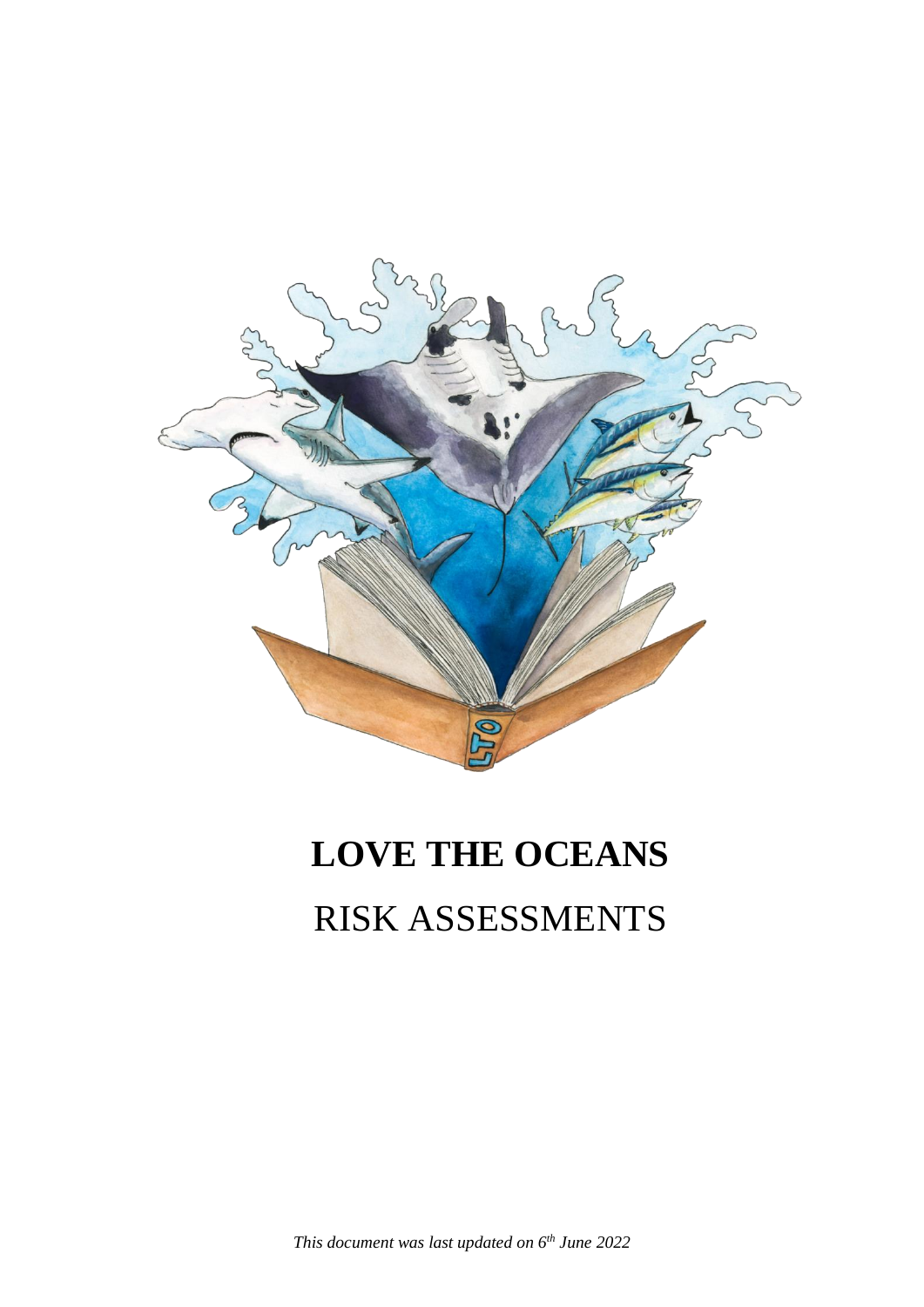# **CONTACTS**

| 1. General activities risk assessment and management        |  |
|-------------------------------------------------------------|--|
|                                                             |  |
|                                                             |  |
|                                                             |  |
| 2. Transfer based risk assessment and management            |  |
|                                                             |  |
|                                                             |  |
|                                                             |  |
|                                                             |  |
|                                                             |  |
|                                                             |  |
| 3. On-program activities risk assessment and management     |  |
|                                                             |  |
|                                                             |  |
|                                                             |  |
| 3.4 Fisheries research                                      |  |
|                                                             |  |
|                                                             |  |
|                                                             |  |
|                                                             |  |
|                                                             |  |
|                                                             |  |
| 4. Optional extra activities risk assessment and management |  |
|                                                             |  |
|                                                             |  |
|                                                             |  |
|                                                             |  |
|                                                             |  |
|                                                             |  |
|                                                             |  |
|                                                             |  |
|                                                             |  |
|                                                             |  |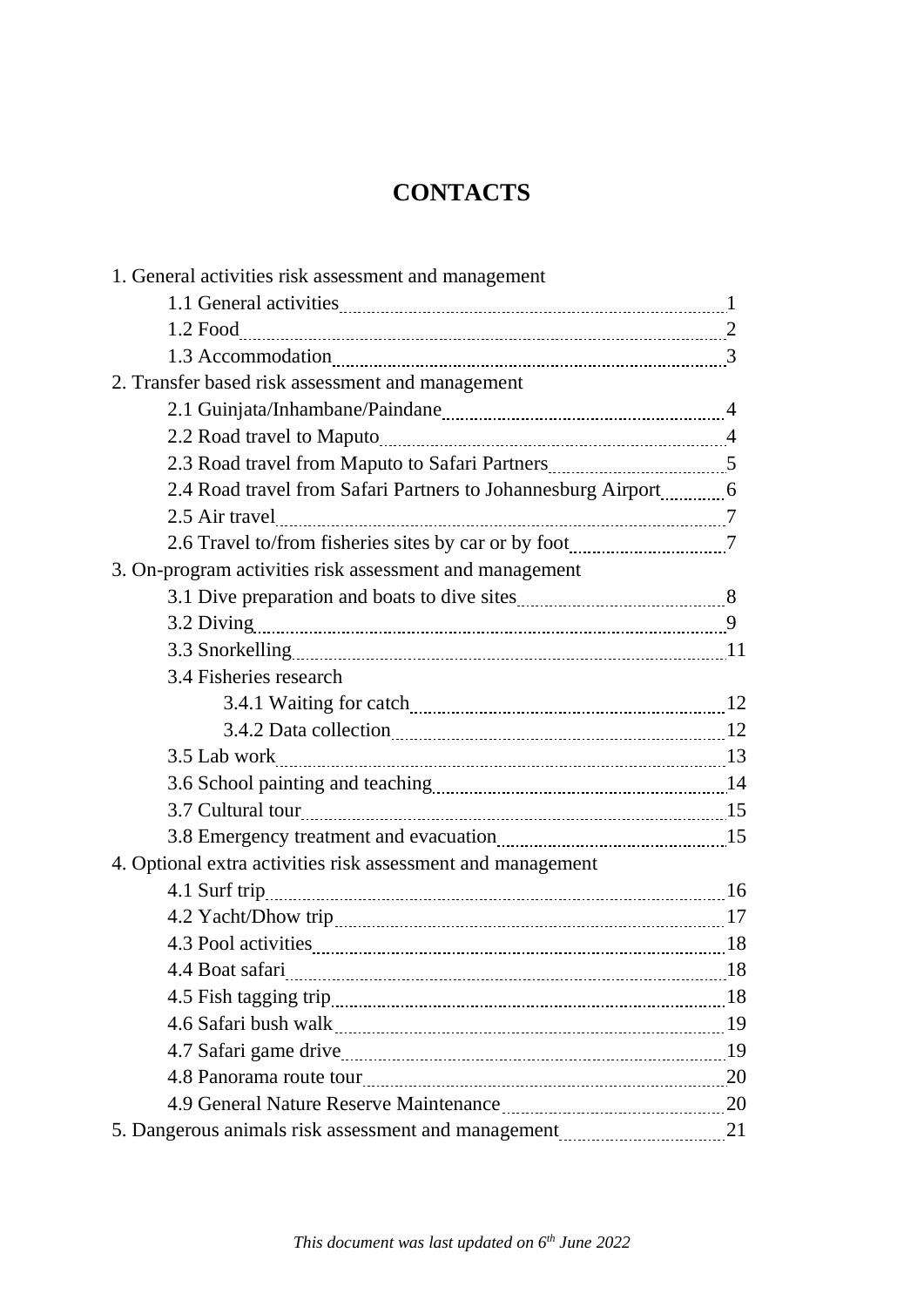Our in-country activities do carry some risks, as do most ventures involving the sea. These risks will be increased if you do not follow your basic training, listen to the staff member present or follow pre-set procedures. Volunteers must hold Love The Oceans and their staff harmless in the event of any injury or damage whatsoever, whether to body or property, that may arise in the field.

Below are various Risk Assessments for different ventures. If the risks for any of the hazards in the tables are deemed to be high, work must not proceed until further controls are put in place.

#### **1. GENERAL ACTITIES RISK ASSESSMENT AND MANAGEMENT**

#### 1.1 General Activities

| <b>Identification of</b><br>reasonable<br>foreseeable<br>hazards         | <b>Identification of reasonably foreseeable hazards</b>                                                                                                             |                |                |               |                                  |
|--------------------------------------------------------------------------|---------------------------------------------------------------------------------------------------------------------------------------------------------------------|----------------|----------------|---------------|----------------------------------|
| What are the<br>hazards?                                                 | What are you already doing?                                                                                                                                         | Severity 1-5   | Likelihood 1-5 | Residual Risk | Further<br>Controls<br>Required? |
| Diseases such as Hep A<br>& B, Typhoid, Teatus,<br>Tuberculosis, Malaria | All vaccines and preventative medications advised and<br>taken malaria nets used every night while sleeping                                                         | $\overline{4}$ | 1              | LOW           | NO.                              |
| Bitten by a rabid animal                                                 | Vaccines recommended and caution avoidance taken                                                                                                                    | $\overline{4}$ | $\overline{2}$ | LOW           | N <sub>O</sub>                   |
| Bitten/Infected by a<br>poisonous/venomous<br>animal                     | Caution taken, medical and evacuation plan known by all<br>Love The Oceans ground staff. Appropriate clothing and<br>footwear worn at all times.                    | 5              | 1              | LOW           | NO.                              |
| Food/Water poisoning                                                     | Caution taken, all food prepared in a safe, clean<br>environment, water supply monitored                                                                            | 5              | $\mathbf{1}$   | <b>MEDIUM</b> | N <sub>O</sub>                   |
| Cuts and Infection                                                       | Caution taken, appropriate first aid kit present and<br>knowledge of where to access appropriate medicines.<br>Appropriate clothing and footwear worn at all times. | 3              | 3              | <b>MEDIUM</b> | N <sub>O</sub>                   |
| Allergies and Asthma                                                     | Appropriate first aid kit present and knowledge of where to<br>access appropriate medicines                                                                         | 3              | $\overline{c}$ | LOW           | NO.                              |
| Criminal Activity                                                        | Caution taken, taken in at least groups of two at all times<br>and mobile phones always carried                                                                     | 3              | $\mathbf{1}$   | LOW           | NO.                              |
| Illness                                                                  | Knowledge of where to access medical attention and help                                                                                                             | $\overline{c}$ | $\overline{4}$ | <b>MEDIUM</b> | NO                               |
| <b>Travel Fatigue</b>                                                    | Awareness of the possibility, action taken if noticed and rest<br>allowed. All volunteers arrive the weekend before the<br>program starts so have time to relax     | $\mathbf{1}$   | $\overline{4}$ | LOW           | NO                               |
| Depression/Home<br><b>Sickness</b>                                       | Awareness of the possibility, comfort provided when<br>needed                                                                                                       | $\mathbf{1}$   | 3              | LOW           | N <sub>O</sub>                   |
| Sun burn/Heat stroke                                                     | Caution taken, protective clothing, sun cream and sufficient<br>drinking water supplied                                                                             | 3              | 3              | <b>MEDIUM</b> | N <sub>O</sub>                   |
| Driving in vehicle                                                       | Only qualified personnel driving, all laws and regulations<br>followed                                                                                              | $\overline{4}$ | $\overline{c}$ | <b>MEDIUM</b> | N <sub>O</sub>                   |
| Drowning                                                                 | Caution taken, always swim in pairs, people always<br>observing them on land, stay between Guinjata Dive Centre<br>and Jay's Pro Dive Centre                        | $\overline{4}$ | $\overline{c}$ | <b>MEDIUM</b> | N <sub>O</sub>                   |
| Tripping/Falling                                                         | Caution taken, appropriate footwear worn at all times                                                                                                               | $\mathbf{1}$   | 4              | LOW           | NO                               |
| Getting lost                                                             | Always travel in groups of at least two, mobile phones<br>carried at all times, guidance given and familiarity gained at<br>the start of the trip                   | $\mathbf{1}$   | 3              | LOW           | NO                               |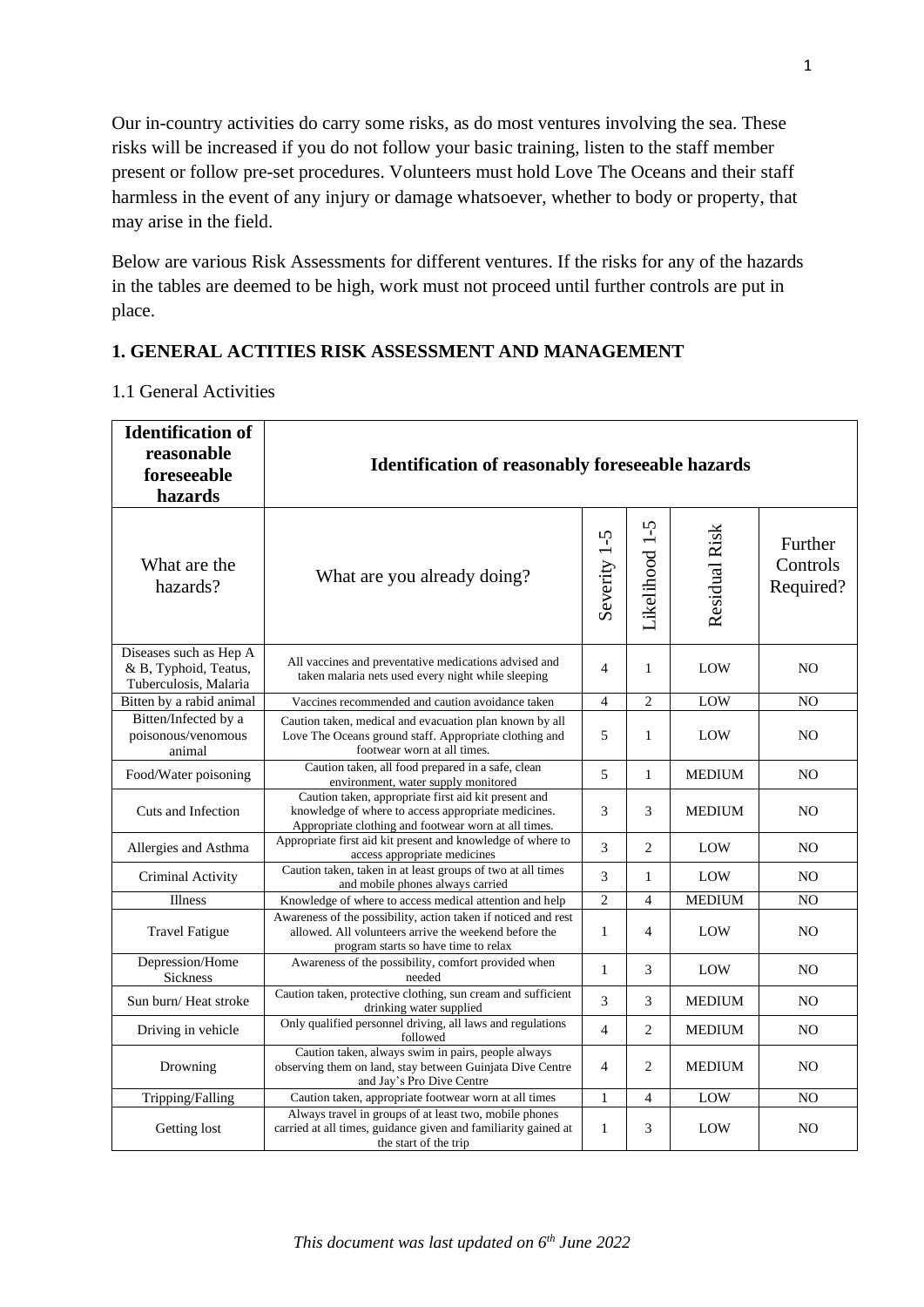| Terrorist target Love<br>The Oceans' sites or<br>volunteers/staff get<br>caught up in a general<br>terrorist attack | Venture Leader and Love The Oceans' management team to<br>monitor political stability both nationally and locally<br>throughout the course of the season. Expeditioners to be<br>advised to exercise caution if travelling to North<br>Mozambique or other populated centres before or after their<br>expedition. |  | LOW        | NO. |
|---------------------------------------------------------------------------------------------------------------------|-------------------------------------------------------------------------------------------------------------------------------------------------------------------------------------------------------------------------------------------------------------------------------------------------------------------|--|------------|-----|
| Volunteers attacked on<br>site                                                                                      | The site has been previously assessed by Love The Oceans<br>and is deemed acceptable. There is a 24hr guard on site and<br>lockable doors                                                                                                                                                                         |  | LOW        | NO. |
| Control measures not<br>implemented                                                                                 | Venture Leader is responsible for auditing the control<br>measures on a regular basis. These audit reports including<br>details of non-compliances and corrective measures to be<br>available for inspection on site                                                                                              |  | <b>LOW</b> | NO. |

#### 1.2 Food

| <b>Identification of</b><br>reasonable<br>foreseeable<br>hazards   | <b>Identification of reasonably foreseeable hazards</b>                                                                                                                                                                                                                                                |                |                |                      |                                  |
|--------------------------------------------------------------------|--------------------------------------------------------------------------------------------------------------------------------------------------------------------------------------------------------------------------------------------------------------------------------------------------------|----------------|----------------|----------------------|----------------------------------|
| What are the<br>hazards?                                           | What are you already doing?                                                                                                                                                                                                                                                                            | Severity 1-5   | Likelihood 1-5 | <b>Residual Risk</b> | Further<br>Controls<br>Required? |
| Slips and trips                                                    | Everyone is responsible for ensuring the work area is kept<br>tidy and food is stored appropriately. Kitchen equipment<br>maintained to prevent leaks on the floor. Appropriate<br>footwear worn at all times. Spillages are cleaned up<br>immediately. No trailing cables or obstructions in walkways | $\overline{2}$ | 1              | LOW                  | NO.                              |
| Handling heavy<br>equipment such as rice<br>sacks                  | Volunteers and LTO staff must not handle heavy<br>equipment.                                                                                                                                                                                                                                           | $\overline{2}$ | $\mathbf{1}$   | LOW                  | N <sub>O</sub>                   |
| Contact with steam, hot<br>water, hot oil and hot<br>surfaces      | Volunteers must not cook and not go into the cooking area<br>when meals are being prepared. In the event of a cooking<br>related fire volunteers must evacuate immediately and staff<br>will deal with the fire                                                                                        | $\overline{4}$ | $\mathbf{1}$   | LOW                  | N <sub>O</sub>                   |
| Knives                                                             | Volunteers must only handle knives they are trained with<br>for sectioning vertebrae. Caution must be exercised.<br>Volunteers accept the associated risk when cutting<br>vertebrae. Volunteers must not use kitchen equipment.                                                                        | 3              | 1              | LOW                  | N <sub>O</sub>                   |
| Food Handling                                                      | Where possible staff will use tools (cutlery, tongs etc.) to<br>handle food rather than their hands. When handling cannot<br>be avoided hands are rinsed promptly after finishing the<br>task. Volunteers must not participate in cooking activities<br>unless supervised                              | $\overline{2}$ | 1              | LOW                  | NO.                              |
| Contact with bleach and<br>other cleaning and<br>washing chemicals | Volunteers must alert housekeeping or a staff member when<br>cleaning is needed, they must not try and use the products<br>themselves. Appropriate protection will be worn when<br>handling chemicals.                                                                                                 | 3              | 1              | LOW                  | NO.                              |
| Gas Appliances -<br>explosion or release of<br>gas                 | Inspection, service and test carried out every 12 months.<br>Emergency and evacuation procedures in place as well as a<br>fire plan                                                                                                                                                                    | 5              | 1              | LOW                  | N <sub>O</sub>                   |
| <b>Electrical Shock</b>                                            | System inspected annually. Staff and volunteers know<br>where fuse box is and how to switch off electricity safely.<br>Caution should be exercised when using electronics.                                                                                                                             | $\overline{4}$ | $\mathbf{1}$   | LOW                  | N <sub>O</sub>                   |
| Machinery                                                          | Staff trained to use it. Volunteers and LTO staff must not<br>use any machinery without authorisation and guidance                                                                                                                                                                                     | 3              | $\mathbf{1}$   | $_{\text{LOW}}$      | NO                               |
| Dining Area                                                        | See above slips and trips. Dining area will be kept hygienic.                                                                                                                                                                                                                                          | $\sqrt{2}$     | $\mathbf{1}$   | LOW                  | N <sub>O</sub>                   |
| Fire                                                               | Fire risk assessment and management done, see health and<br>safety pages of the website                                                                                                                                                                                                                | 5              | $\mathbf{1}$   | LOW                  | NO                               |
| Control measures not<br>implemented                                | Venture Leader is responsible for auditing the control<br>measures on a regular basis. These audit reports including<br>details of non-compliances and corrective measures to be<br>available for inspection on site                                                                                   | $\overline{4}$ | 1              | LOW                  | NO                               |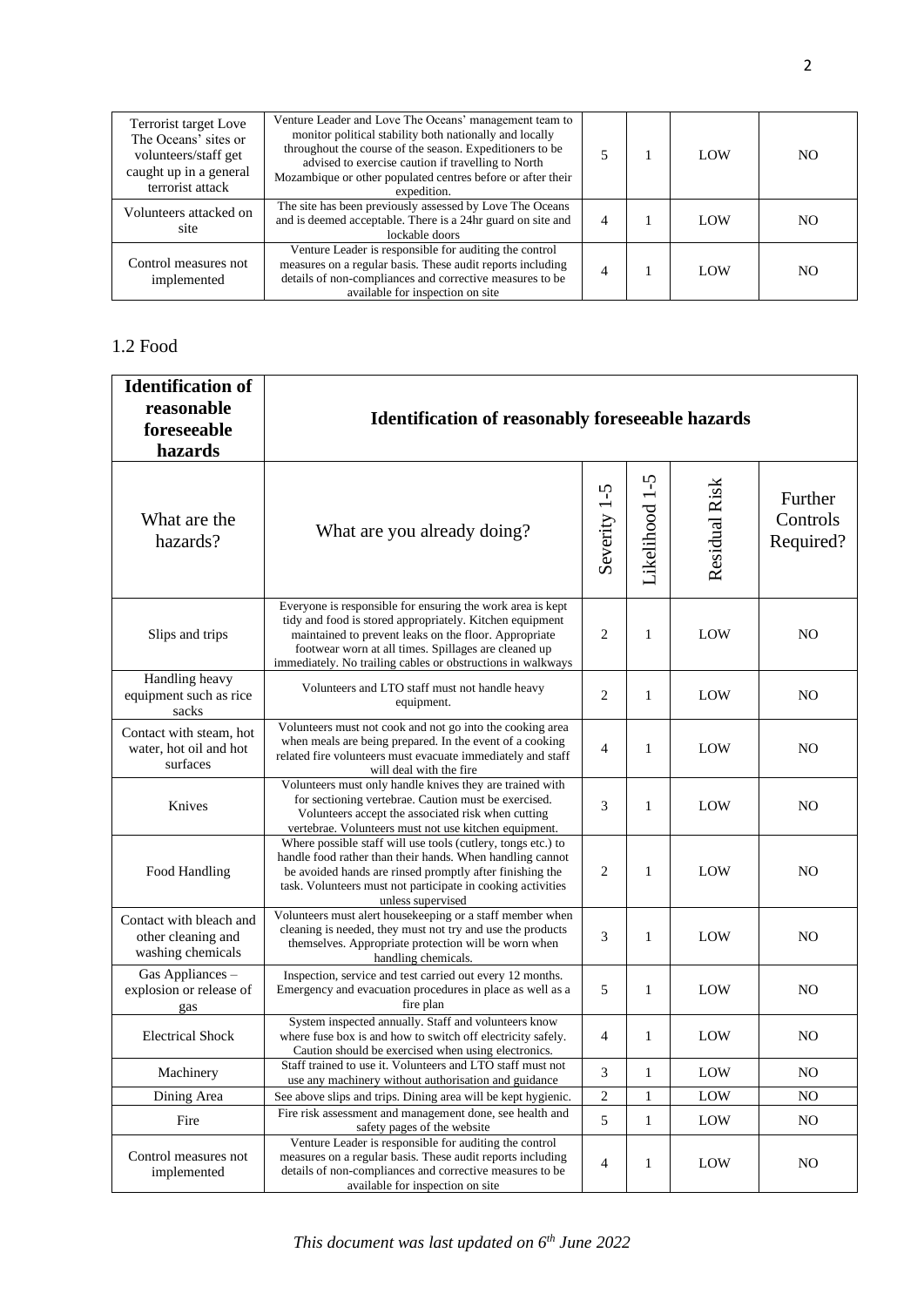#### 1.3 Accommodation

| <b>Identification of</b><br>reasonable<br>foreseeable<br>hazards | <b>Identification of reasonably foreseeable hazards</b>                                                                                                                                                                                                                                                                                                          |                |                |                      |                                  |
|------------------------------------------------------------------|------------------------------------------------------------------------------------------------------------------------------------------------------------------------------------------------------------------------------------------------------------------------------------------------------------------------------------------------------------------|----------------|----------------|----------------------|----------------------------------|
| What are the<br>hazards?                                         | What are you already doing?                                                                                                                                                                                                                                                                                                                                      | Severity 1-5   | Likelihood 1-5 | <b>Residual Risk</b> | Further<br>Controls<br>Required? |
| Slips and trips                                                  | Everyone is responsible for ensuring the living area is kept<br>tidy. Kitchen equipment maintained to prevent leaks on the<br>floor. Appropriate footwear worn at all times. Spillages are<br>cleaned up immediately. No trailing cables or obstructions<br>in walkways. Adequate lighting provided. Hazard tape on<br>particularly hazardous steps or platforms | $\overline{2}$ | 1              | LOW                  | N <sub>O</sub>                   |
| Slipping in Shower                                               | Care should be taken when showering or in the bathroom<br>area. Any area that gets wet outside the shower should be<br>dried immediately                                                                                                                                                                                                                         | 3              | $\mathbf{1}$   | LOW                  | N <sub>O</sub>                   |
| Faulty pipes<br>contaminate water                                | Pipes are inspected on a regular basis. If any problem arises<br>some areas may be off limits for a certain amount of time                                                                                                                                                                                                                                       | $\overline{2}$ | 1              | LOW                  | N <sub>O</sub>                   |
| Dangerous Animals                                                | Please see dangerous animals risk assessment. Appropriate<br>footwear should be worn at all times and caution exercised<br>at night                                                                                                                                                                                                                              | 5              | 1              | LOW                  | N <sub>O</sub>                   |
| Fall from height                                                 | Volunteers must not climb on safety rails or lean over<br>balconies.                                                                                                                                                                                                                                                                                             | $\overline{4}$ | 1              | LOW                  | N <sub>O</sub>                   |
| Gas leaks or explosions                                          | Boilers checked regularly, emergency and evacuation<br>procedures in place                                                                                                                                                                                                                                                                                       | 5              | 1              | LOW                  | N <sub>O</sub>                   |
| <b>Electrical Shock</b>                                          | System inspected annually. Staff and volunteers know<br>where fuse box is and how to switch off electricity safely.<br>Caution should be exercised when using electronics.                                                                                                                                                                                       | $\overline{4}$ | 1              | LOW                  | N <sub>O</sub>                   |
| Fire                                                             | Fire risk assessment and management done, see health and<br>safety pages of the website                                                                                                                                                                                                                                                                          | 5              | $\mathbf{1}$   | LOW                  | N <sub>O</sub>                   |
| Control measures not<br>implemented                              | Venture Leader is responsible for auditing the control<br>measures on a regular basis. These audit reports including<br>details of non-compliances and corrective measures to be<br>available for inspection on site                                                                                                                                             | $\overline{4}$ | 1              | LOW                  | N <sub>O</sub>                   |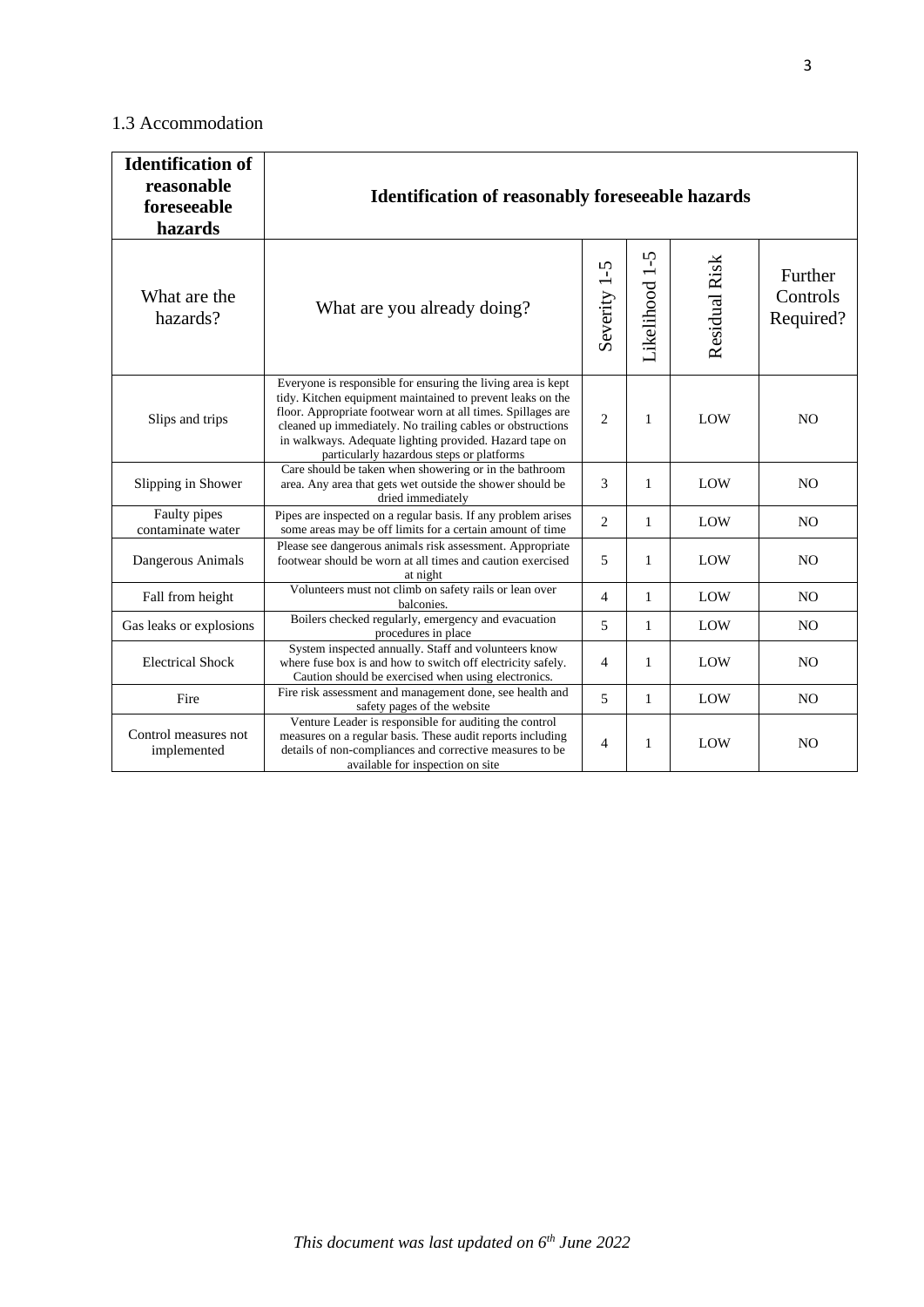### **2. TRANSFER BASED RISK ASSESSMENT AND MANAGEMENT**

#### 2.1 Guinjata/Inhambane/Paindane

| <b>Identification</b><br>of reasonable<br>foreseeable<br>hazards | <b>Identification of reasonably foreseeable hazards</b>                                                                                                                                                                                                                                                              |                |                |               |                                  |
|------------------------------------------------------------------|----------------------------------------------------------------------------------------------------------------------------------------------------------------------------------------------------------------------------------------------------------------------------------------------------------------------|----------------|----------------|---------------|----------------------------------|
| What are the<br>hazards?                                         | What are you already doing?                                                                                                                                                                                                                                                                                          | Severity 1-5   | Likelihood 1-5 | Residual Risk | Further<br>Controls<br>Required? |
| Road accident-<br>driver                                         | Only allow people who hold a relevant driving qualification to<br>drive you anywhere (including on the beach). DO NOT enter the<br>vehicle if unsure. Only get into a vehicle if a Love The Oceans<br>Staff has deemed it safe to do so.                                                                             | $\overline{4}$ | $\overline{2}$ | <b>MEDIUM</b> | N <sub>O</sub>                   |
| Road accident -<br>drunk driver                                  | NEVER enter a vehicle if you suspect the driver has been<br>drinking. Only get into a vehicle if a Love The Oceans Staff has<br>deemed it safe to do so                                                                                                                                                              | $\overline{4}$ | $\overline{2}$ | <b>MEDIUM</b> | N <sub>O</sub>                   |
| Road accident -<br>passengers                                    | Passengers to be sitting in seats with seat belts fastened (where<br>applicable) when the vehicle is in motion. Young people must<br>not distract the driver when the vehicle is in motion. Exits must<br>not be blocked with luggage or equipment                                                                   | 3              | $\overline{2}$ | LOW           | N <sub>O</sub>                   |
| Road accident                                                    | If accident is not serious- remain in vehicle if safe to do so. If<br>not move, as a group, to a safe location away from oncoming<br>traffic.<br>If accident serious- move those able to walk away from the<br>scene of the accident keeping them and yourself safe throughout.<br>Love The Oceans Staff will direct | $\overline{4}$ | $\overline{2}$ | <b>MEDIUM</b> | N <sub>O</sub>                   |
| Mechanical<br>breakdown                                          | Remain in vehicle if safe to do so. If not move, as a group, to a<br>safe location away from oncoming traffic. Love The Oceans<br>Staff will direct. All vehicles are inspected on a regular basis and<br>must meet UK law on vehicle safety                                                                         | $\overline{4}$ | 1              | LOW           | N <sub>O</sub>                   |
| <b>Student Lost</b>                                              | Staff will take head count on a regular basis especially when<br>students leave and re-board transport. If you notice someone is<br>missing let staff know imminently                                                                                                                                                | 3              | $\overline{c}$ | LOW           | N <sub>O</sub>                   |
| <b>Travel Sickness</b>                                           | Relevant medication to be taken before traveling                                                                                                                                                                                                                                                                     | 1              | $\overline{c}$ | LOW           | N <sub>O</sub>                   |
| Theft                                                            | Expeditioners told to look after their belongings and not to leave<br>them unattended. All cars are fitted with locks. Valuable should<br>not be left in clear view                                                                                                                                                  | $\mathbf{1}$   | 3              | LOW           | N <sub>O</sub>                   |

#### 2.2 Road Travel from Guinjata to Safari Partners

| <b>Identification</b><br>of reasonable<br>foreseeable<br>hazards | <b>Identification of reasonably foreseeable hazards</b>                                                                         |                                           |                                            |                  |                                  |
|------------------------------------------------------------------|---------------------------------------------------------------------------------------------------------------------------------|-------------------------------------------|--------------------------------------------|------------------|----------------------------------|
| What are the<br>hazards?                                         | What are you already doing?                                                                                                     | n<br>$\overline{\phantom{0}}$<br>Severity | S<br>$\overline{\phantom{0}}$<br>ikelihood | Risk<br>Residual | Further<br>Controls<br>Required? |
| Road accident $-$<br>driver                                      | Only allow people who hold a relevant driving qualification to<br>drive you anywhere (including on the beach). DO NOT enter the | 4                                         | 2                                          | <b>MEDIUM</b>    | N <sub>O</sub>                   |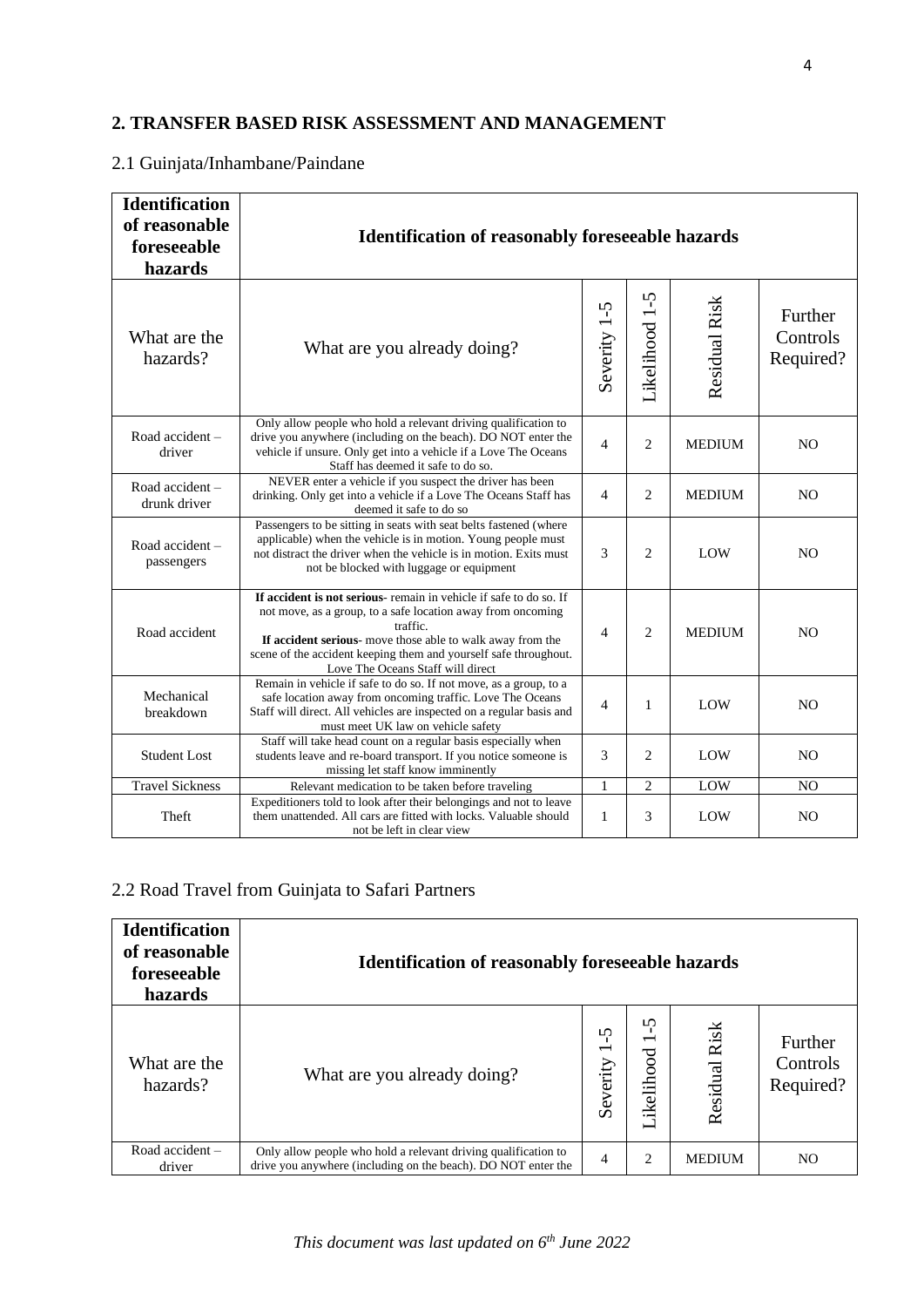|                                   | vehicle if unsure. Only get into the vehicle if a Love The Oceans<br>Staff has deemed it safe to do so.<br>The vehicle for this transfer meets Sable Tours and/or Origineil<br>Logistics (Pty) safety standards, has gone through a roadworthy<br>test and is deemed safe by LTO standards.                                                                           |                |                |               |                |
|-----------------------------------|-----------------------------------------------------------------------------------------------------------------------------------------------------------------------------------------------------------------------------------------------------------------------------------------------------------------------------------------------------------------------|----------------|----------------|---------------|----------------|
| Road accident $-$<br>drunk driver | NEVER enter a vehicle if you suspect the driver has been<br>drinking. Only get into a vehicle if a Love The Oceans Staff has<br>deemed it safe to do so. The staff member present may stop<br>volunteers entering a vehicle with an inebriated driver which<br>may result in the cancellation of that activity if no alternative<br>transport or driver is available. | 4              | $\overline{2}$ | <b>MEDIUM</b> | N <sub>O</sub> |
| Road accident -<br>passengers     | Passengers to be sitting in seats with seat belts fastened (where<br>applicable) when the vehicle is in motion. Young people must<br>not distract the driver when the vehicle is in motion. Exits must<br>not be blocked with luggage or equipment                                                                                                                    | 3              | $\overline{c}$ | LOW           | NO.            |
| Road accident                     | If accident is not serious- remain in vehicle if safe to do so. If<br>not move, as a group, to a safe location away from oncoming<br>traffic.<br>If accident serious- move those able to walk away from the<br>scene of the accident keeping them and yourself safe throughout.<br>Love The Oceans Staff will direct                                                  | $\overline{4}$ | $\overline{2}$ | <b>MEDIUM</b> | NO.            |
| Mechanical<br>breakdown           | Remain in vehicle if safe to do so. If not move, as a group, to a<br>safe location away from oncoming traffic. Love The Oceans<br>Staff will direct. All vehicles are inspected on a regular basis and<br>must pass an annual roadworthy test to be used                                                                                                              | $\overline{4}$ | 1              | LOW           | N <sub>O</sub> |
| <b>Student Lost</b>               | Staff will take head count on a regular basis especially when<br>students leave and re-board transport. If you notice someone is<br>missing let staff know imminently                                                                                                                                                                                                 | 3              | 2              | LOW           | NO.            |
| <b>Travel Sickness</b>            | Relevant medication to be taken before traveling                                                                                                                                                                                                                                                                                                                      | 1              | 2              | LOW           | N <sub>O</sub> |
| Theft                             | Expeditioners told to look after their belongings and not to leave<br>them unattended. All cars are fitted with locks. Valuable should<br>not be left in clear view                                                                                                                                                                                                   | 1              | 3              | LOW           | N <sub>O</sub> |

# 2.3 Road Travel from Safari Partners to Johannesburg Airport

| <b>Identification</b><br>of reasonable<br>foreseeable<br>hazards | <b>Identification of reasonably foreseeable hazards</b>                                                                                                                                                                                                                                                                                                               |                          |                    |               |                                  |
|------------------------------------------------------------------|-----------------------------------------------------------------------------------------------------------------------------------------------------------------------------------------------------------------------------------------------------------------------------------------------------------------------------------------------------------------------|--------------------------|--------------------|---------------|----------------------------------|
| What are the<br>hazards?                                         | What are you already doing?                                                                                                                                                                                                                                                                                                                                           | $\Omega$<br>Severity 1   | ှိ<br>Likelihood 1 | Residual Risk | Further<br>Controls<br>Required? |
| Road accident $-$<br>driver                                      | Only allow people who hold a relevant driving qualification to<br>drive you anywhere (including on the beach). DO NOT enter the<br>vehicle if unsure. Only get into the vehicle if a Love The Oceans<br>Staff has deemed it safe to do so.                                                                                                                            | $\overline{\mathcal{L}}$ | $\overline{c}$     | <b>MEDIUM</b> | N <sub>O</sub>                   |
| Road accident $-$<br>drunk driver                                | NEVER enter a vehicle if you suspect the driver has been<br>drinking. Only get into a vehicle if a Love The Oceans Staff has<br>deemed it safe to do so. The staff member present may stop<br>volunteers entering a vehicle with an inebriated driver which<br>may result in the cancellation of that activity if no alternative<br>transport or driver is available. | $\overline{\mathcal{L}}$ | 2                  | <b>MEDIUM</b> | N <sub>O</sub>                   |
| Road accident -<br>passengers                                    | Passengers to be sitting in seats with seat belts fastened (where<br>applicable) when the vehicle is in motion. Young people must<br>not distract the driver when the vehicle is in motion. Exits must<br>not be blocked with luggage or equipment                                                                                                                    | 3                        | 2                  | LOW           | N <sub>O</sub>                   |
| Road accident                                                    | If accident is not serious-remain in vehicle if safe to do so. If<br>not move, as a group, to a safe location away from oncoming<br>traffic.<br>If accident serious- move those able to walk away from the<br>scene of the accident keeping them and yourself safe throughout.<br>Love The Oceans Staff will direct                                                   | 4                        | $\overline{c}$     | <b>MEDIUM</b> | N <sub>O</sub>                   |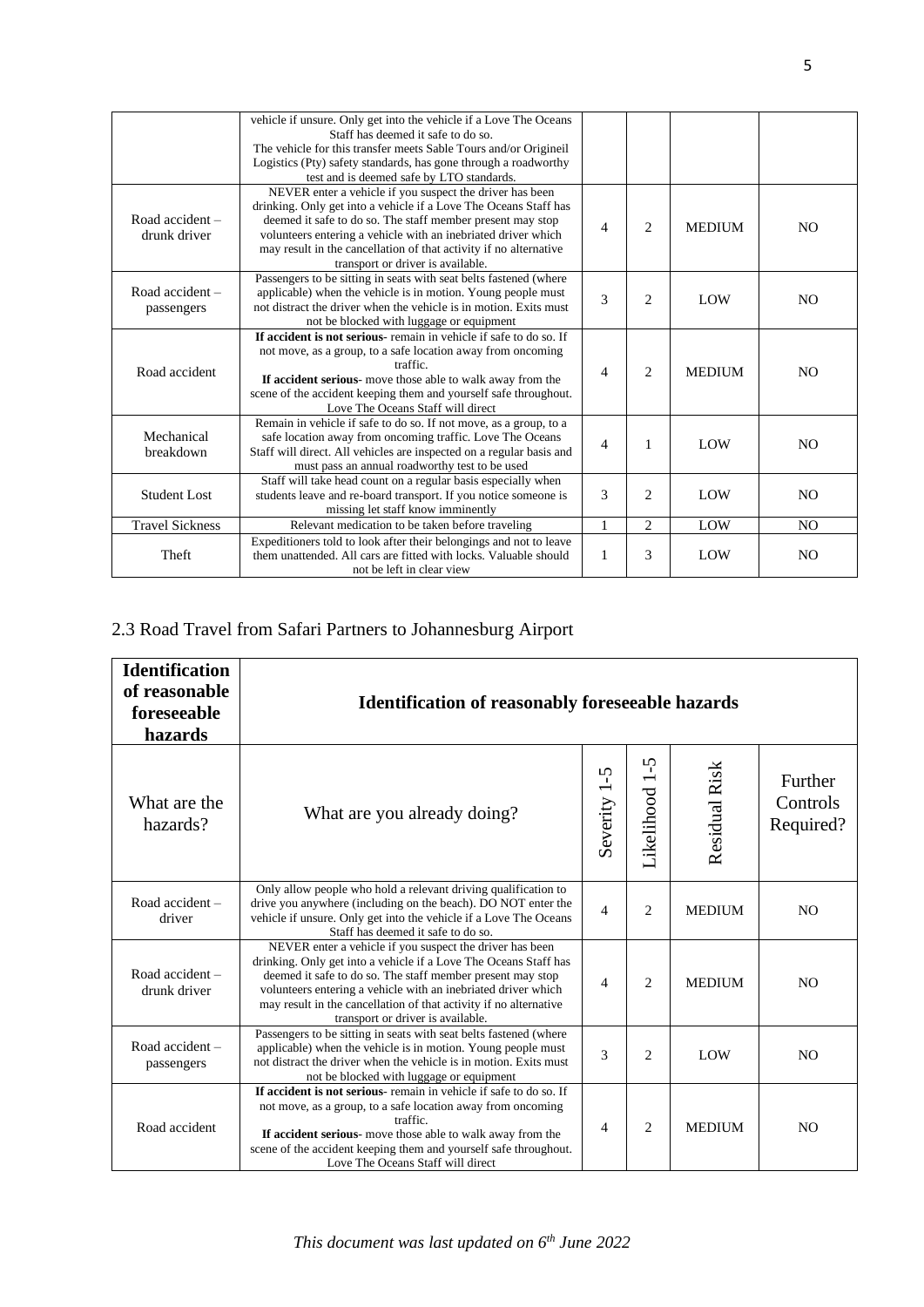| Mechanical<br>breakdown | Remain in vehicle if safe to do so. If not move, as a group, to a<br>safe location away from oncoming traffic. Love The Oceans<br>Staff will direct.                  |  | LOW | NO. |
|-------------------------|-----------------------------------------------------------------------------------------------------------------------------------------------------------------------|--|-----|-----|
| <b>Student Lost</b>     | Staff will take head count on a regular basis especially when<br>students leave and re-board transport. If you notice someone is<br>missing let staff know imminently |  | LOW | NO. |
| <b>Travel Sickness</b>  | Relevant medication to be taken before traveling                                                                                                                      |  | LOW | NΟ  |
| Theft                   | Expeditioners told to look after their belongings and not to leave<br>them unattended. All cars are fitted with locks. Valuable should<br>not be left in clear view   |  | LOW | NO. |

2.4 Air Travel

| <b>Identification</b><br>of reasonable<br>foreseeable<br>hazards                         | <b>Identification of reasonably foreseeable hazards</b>                                                                                                                                                                                                                                                |               |                                                    |               |                                  |
|------------------------------------------------------------------------------------------|--------------------------------------------------------------------------------------------------------------------------------------------------------------------------------------------------------------------------------------------------------------------------------------------------------|---------------|----------------------------------------------------|---------------|----------------------------------|
| What are the<br>hazards?                                                                 | What are you already doing?                                                                                                                                                                                                                                                                            | ഗ<br>Severity | $\Omega$<br>$\overline{\phantom{0}}$<br>Likelihood | Residual Risk | Further<br>Controls<br>Required? |
| A plane carrying<br>Love The Oceans'<br>volunteers or staff<br>has a serious<br>accident | Love The Oceans will only recommend expeditioners to travel<br>with airlines with very good safety records. However, it is<br>ultimately up to the expeditioner to ensure their mode of<br>transport to/from site is safe as Love The Oceans is not<br>responsible for booking participants on flights | 5             | 1                                                  | LOW           | NO.                              |
| Control measures<br>not implemented                                                      | Love The Oceans' senior management to be responsible for<br>auditing the control measures on a regular basis. These audit<br>reports including details of non-compliances and corrective<br>measures to be available for inspection on site                                                            | 5             | 1                                                  | LOW           | NO.                              |

# 2.5 Travel to/from fisheries sites by car or by foot

| <b>Identification</b><br>of reasonable<br>foreseeable<br>hazards | <b>Identification of reasonably foreseeable hazards</b>                                                                                                                                                                                      |                          |                                                        |               |                                  |
|------------------------------------------------------------------|----------------------------------------------------------------------------------------------------------------------------------------------------------------------------------------------------------------------------------------------|--------------------------|--------------------------------------------------------|---------------|----------------------------------|
| What are the<br>hazards?                                         | What are you already doing?                                                                                                                                                                                                                  | $\mathsf{S}$<br>Severity | $\mathbf{v}$<br>$\overline{\phantom{0}}$<br>Likelihood | Residual Risk | Further<br>Controls<br>Required? |
| Exposure to cold<br>and wet conditions                           | Work will only be conducted in suitable and safe weather<br>conditions, limiting exposure to hazardous conditions.<br>Appropriate clothing will be worn if needed                                                                            | $\overline{c}$           | 2                                                      | LOW           | N <sub>O</sub>                   |
| Exposure to warm<br>and hot conditions                           | Work will only be conducted in suitable and safe weather<br>conditions, limiting exposure to hazardous conditions. Water and<br>sun protections such as sun cream and hats will be worn,<br>Sufficient water will be carried on all journeys | $\overline{2}$           | $\overline{4}$                                         | <b>MEDIUM</b> | N <sub>O</sub>                   |
| Trips/falls/slips                                                | Advise sensible footwear at all times and caution taken                                                                                                                                                                                      | 1                        | $\overline{4}$                                         | LOW           | N <sub>O</sub>                   |
| <b>Criminal Offences</b>                                         | Caution taken, travel in at least groups of two at all times and<br>mobile phones always carried                                                                                                                                             | 3                        | 1                                                      | LOW           | N <sub>O</sub>                   |
| Car accidents                                                    | Care taken, all laws followed                                                                                                                                                                                                                | 4                        | 1                                                      | LOW           | N <sub>O</sub>                   |
| Control measures<br>not implemented                              | Love The Oceans' senior management to be responsible for<br>auditing the control measures on a regular basis. These audit<br>reports including details of non-compliances and corrective<br>measures to be available for inspection on site  | 5                        | $\mathbf{1}$                                           | LOW           | N <sub>O</sub>                   |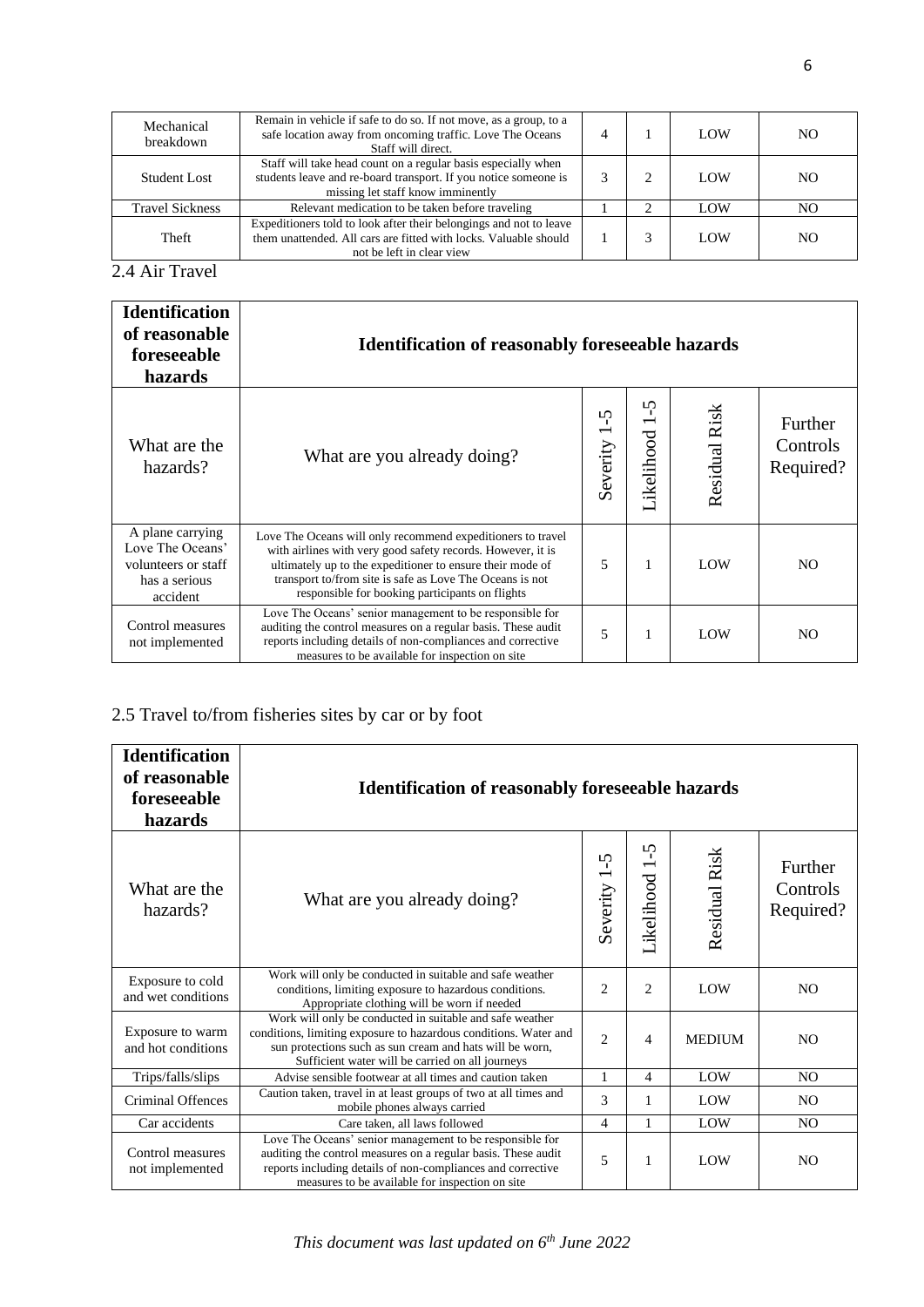#### **3. ON-PROGRAM ACTIVITIES RISK ASSESSMENT AND MANAGEMENT**

#### 3.1 Dive Preparation and boats to dive sites

| <b>Identification</b><br>of reasonable<br>foreseeable<br>hazards         | <b>Identification of reasonably foreseeable hazards</b>                                                                                                                                                                                                                                                                                                                                                                                                                                                                                                                                                                                                                                                                                                                                                                                                                                                                                                    |                |                |               |                                  |
|--------------------------------------------------------------------------|------------------------------------------------------------------------------------------------------------------------------------------------------------------------------------------------------------------------------------------------------------------------------------------------------------------------------------------------------------------------------------------------------------------------------------------------------------------------------------------------------------------------------------------------------------------------------------------------------------------------------------------------------------------------------------------------------------------------------------------------------------------------------------------------------------------------------------------------------------------------------------------------------------------------------------------------------------|----------------|----------------|---------------|----------------------------------|
| What are the<br>hazards?                                                 | What are you already doing?                                                                                                                                                                                                                                                                                                                                                                                                                                                                                                                                                                                                                                                                                                                                                                                                                                                                                                                                | Severity 1-5   | Likelihood 1-5 | Residual Risk | Further<br>Controls<br>Required? |
| Accident at sea<br>resulting<br>in the vessel<br>sinking or<br>capsizing | On course dives will only be launched in daylight hours. If an<br>optional night dive is undertaken by volunteers the appropriate<br>dive centre staff will be present as per PADI protocol and at least<br>one Love The Oceans staff member.<br>LTO will check the forecast wind and sea conditions prior to the<br>boat launching and if conditions are considered unsuitable will<br>prevent the group from departing keeping the volunteers in<br>Guinjata.<br>Either a Jay's Pro Dive Centre staff member and/or a Love The<br>Oceans staff member will be present on the boat at all times and<br>there will be radio access from every boat to the site.<br>A full briefing will be conducted by the accompanying staff<br>member prior to departure identifying the safety features and<br>emergency procedures on the boat and on the dive<br>The weather will be monitored and if the swell reaches over<br>2.5m then an outing will not be made | 4              | 1              | LOW           | N <sub>O</sub>                   |
| Passengers<br>suffering<br>sunburn,<br>dehydration<br>or heat-stroke     | Drinking water will be provided for all journeys.<br>The accompanying staff member will remind all volunteers to<br>use sunblock and wear hats and to drink regularly during the trip                                                                                                                                                                                                                                                                                                                                                                                                                                                                                                                                                                                                                                                                                                                                                                      | 3              | 4              | <b>MEDIUM</b> | N <sub>O</sub>                   |
| Exacerbation of<br>respiratory and<br>circulatory medical<br>conditions. | All participants to read and sign a medical statement. Where any<br>issues are raised as a result of this statement, medical advice<br>must be sought and a written fitness certificate obtained from a<br>medical practitioner.                                                                                                                                                                                                                                                                                                                                                                                                                                                                                                                                                                                                                                                                                                                           | $\overline{c}$ | 3              | LOW           | NO                               |
| Slipping or falling<br>on deck or falling<br>overboard                   | Passengers to be fully briefed on the safety procedures and<br>equipment as well as the out-of-bounds areas of the boat.<br>There are footstraps in the floor of the boat passengers must put<br>their feet under and sit down when the boat is moving. There are<br>also ropes for passengers to hold onto. Follow the instruction of<br>the relevant Jay's Pro Dive Centre or Love The Oceans staff                                                                                                                                                                                                                                                                                                                                                                                                                                                                                                                                                      | 3              | 1              | LOW           | N <sub>O</sub>                   |
| Seasickness                                                              | Passengers that suffer from motion sickness advised to bring<br>relevant medication.                                                                                                                                                                                                                                                                                                                                                                                                                                                                                                                                                                                                                                                                                                                                                                                                                                                                       | 1              | 3              | LOW           | NO                               |
| Control measures<br>not implemented                                      | Venture Leader to be responsible for auditing the control<br>measures on a regular basis. These audit reports including details<br>of non-compliances and corrective measures to be available for<br>inspection on site                                                                                                                                                                                                                                                                                                                                                                                                                                                                                                                                                                                                                                                                                                                                    | 4              | 1              | LOW           | NO                               |
| Tanks falling over                                                       | Ensure all staff and volunteers are instructed to tie up tanks to<br>central reservation at all times when they are not holding the tank                                                                                                                                                                                                                                                                                                                                                                                                                                                                                                                                                                                                                                                                                                                                                                                                                   | 3              | $\overline{c}$ | LOW           | N <sub>O</sub>                   |
| Pressure gauge<br>relief valve<br>bursting                               | Ensure all staff and volunteers make sure they turn their cylinder<br>valves slowly facing the gauge away from them                                                                                                                                                                                                                                                                                                                                                                                                                                                                                                                                                                                                                                                                                                                                                                                                                                        | 4              | 1              | LOW           | N <sub>O</sub>                   |
| Dropping weight<br>belts on feet                                         | Ensure all staff and volunteers are instructed to be careful when<br>carrying weight belts and to lay them down at their feet whilst<br>kitting up. Ensure all staff and volunteers make sure that their<br>weight belt clips are secure                                                                                                                                                                                                                                                                                                                                                                                                                                                                                                                                                                                                                                                                                                                   | 2              | 2              | LOW           | N <sub>O</sub>                   |
| Falling over whilst<br>kitted up before or<br>after the dive             | Make sure all staff and volunteers hand equipment to boat<br>handlers with care and make sure it is secure in the boat. Staff                                                                                                                                                                                                                                                                                                                                                                                                                                                                                                                                                                                                                                                                                                                                                                                                                              | 4              | $\sqrt{2}$     | <b>MEDIUM</b> | N <sub>O</sub>                   |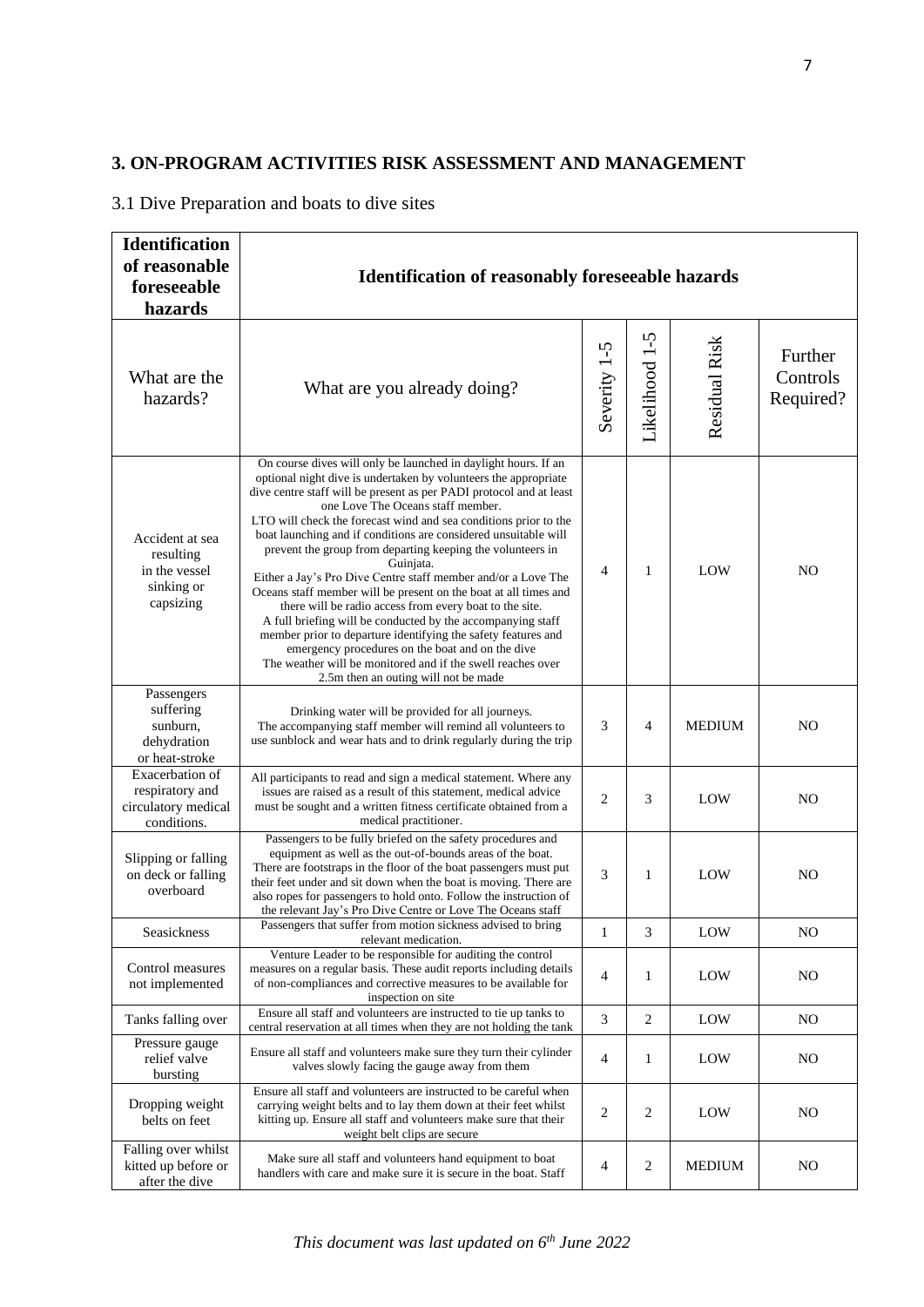|                                                                                                                                                              | and volunteers should take care when getting into and out of dive<br>boats in the boat bay to avoid falling or slipping                                                                                                                                                                                                                                                                                                                                                                                                                                                              |                |              |               |                |
|--------------------------------------------------------------------------------------------------------------------------------------------------------------|--------------------------------------------------------------------------------------------------------------------------------------------------------------------------------------------------------------------------------------------------------------------------------------------------------------------------------------------------------------------------------------------------------------------------------------------------------------------------------------------------------------------------------------------------------------------------------------|----------------|--------------|---------------|----------------|
| Falling out of the<br>dive boat whilst<br>going to dive sites                                                                                                | Ensure all staff and volunteers are instructed not to wear weight<br>belts on dive boats and stay seated at all times. Staff and<br>volunteers must sit evenly on each side of the boat and hold onto<br>the ropes provided and hook their feet under the feet straps<br>provided                                                                                                                                                                                                                                                                                                    | $\overline{4}$ | 1            | LOW           | N <sub>O</sub> |
| Slipping over on<br>dive boat                                                                                                                                | Ensure all staff and volunteers are instructed to move around the<br>boat carefully and holding onto the side when necessary whilst<br>kitting up for a dive. No-one should move around whilst the boat<br>is in motion                                                                                                                                                                                                                                                                                                                                                              | $\overline{4}$ | $\mathbf{1}$ | LOW           | NO.            |
| Hitting head when<br>backwards rolling<br>into water at the<br>dive sites or<br>someone falling on<br>top of them                                            | Ensure staff and volunteers are briefed on deployment protocol<br>and fall back on 3. Anyone who does not roll back then must<br>wait until the boat captain decides it is safe again for them to do<br>so. Divers must check behind them before rolling back. Ensure<br>divers enter the water in an agreed manner so the boat is not<br>unbalanced. Ensure divers are aware of the possibility of the boat<br>hitting their head when hanging onto the mooring ropes and are<br>cautious when ascending to avoid hitting their heads on the boat<br>or propellers as they surface. | $\overline{4}$ | $\mathbf{1}$ | LOW           | N <sub>O</sub> |
| Hitting head on<br>propellers after<br>entering the water<br>or on ascent, or<br>coming in contact<br>with the propellers<br>at the launching of<br>the boat | Ensure staff and volunteers are aware of the dangers of the<br>propellers and stay well away from them at all times. Divers<br>should be cautious ascending so as not to hit their head when<br>they surface. On entering the water the divers must roll back and<br>immediately swim away from the boat to ensure they do not<br>come in contact with them                                                                                                                                                                                                                          | $\overline{4}$ | $\mathbf{1}$ | LOW           | N <sub>O</sub> |
| Musculo-Skeletal<br>injury due to<br>inexperience in<br>handling dive<br>equipment. Feet<br>(crush) injury                                                   | Vehicles to be parked as close as possible to entrance to water.<br>Complete a detailed demonstration of how to handle heavy dive<br>equipment. Encourage the use of buddy system in donning and<br>doffing equipment.<br>Ensure components are placed as near to the water entry point,<br>prior to assembly.<br>NOTE: BCD's with integrated weights or heavy twinsets should<br>not be lifted by Staff or crew. Use very careful judgement.                                                                                                                                        | 3              | 3            | <b>MEDIUM</b> | NO             |
| <b>Manual Handling</b><br>Malfunction<br>Sudden air release<br>Contaminated air                                                                              | See above for manual handling. Regular service and visual<br>inspection of all dive equipment to prevent malfunction. Sudden<br>air release must be shut down and noted in the accident book. If<br>contaminated air is suspected – remove from service and mark<br>the cylinder to the effect. Vent off and have cylinder cleaned as<br>soon as possible. Report in accident book.                                                                                                                                                                                                  | 3              | 3            | <b>MEDIUM</b> | NO.            |
| Control measures<br>not implemented                                                                                                                          | Sight Manager to be responsible for auditing the control<br>measures on a regular basis. These audit reports must include<br>details of non-compliances and corrective measures to be<br>available for inspection on site                                                                                                                                                                                                                                                                                                                                                            | 3              | 1            | LOW           | N <sub>O</sub> |

#### 3.2 Diving

| <b>Identification</b><br>of reasonable<br>foreseeable<br>hazards | <b>Identification of reasonably foreseeable hazards</b>                                                                                                                                                                                                                                                                                                                                                                                   |                      |                 |               |                                  |
|------------------------------------------------------------------|-------------------------------------------------------------------------------------------------------------------------------------------------------------------------------------------------------------------------------------------------------------------------------------------------------------------------------------------------------------------------------------------------------------------------------------------|----------------------|-----------------|---------------|----------------------------------|
| What are the<br>hazards?                                         | What are you already doing?                                                                                                                                                                                                                                                                                                                                                                                                               | $\Omega$<br>Severity | 5<br>Likelihood | Residual Risk | Further<br>Controls<br>Required? |
| Decompression<br><b>Sickness</b>                                 | Ensure all diving procedures are followed completely. Limit<br>dives to 3 shallow ones per day, minimum 2 hour surface<br>interval, maximum depth 18m for survey dives and maximum<br>40m for recreational deep dives. Only one deep dive a day<br>allowed even on weekends and only for advanced divers or<br>divers doing their advanced qualification. Maximum dive time of<br>50 minutes with a 5 minute stop at 5m before surfacing. | 5                    |                 | LOW           | N <sub>O</sub>                   |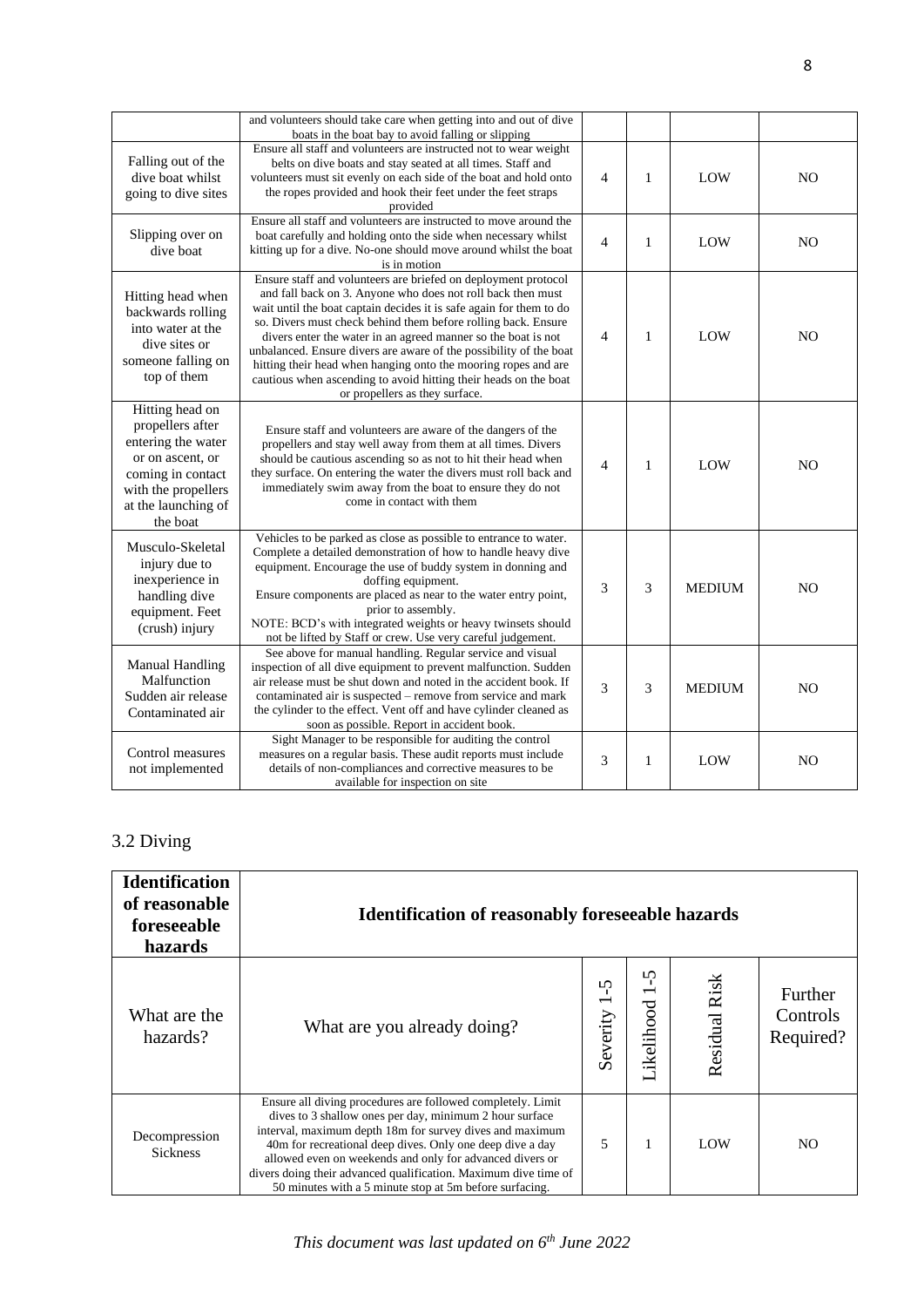|                                                                                               | Ensure that the dive procedures are audited every season. Ensure<br>that all boats carry oxygen supplies and that there are sufficient<br>oxygen supplies in Guinjata to continue treating the patient<br>throughout the period of evacuation. Ensure that there is a<br>qualified staff member who can administer oxygen. Ensure<br>evacuation plans are in position for getting patient to<br>recompression facilities and that all relevant staff are aware of<br>procedures                                                                                                                                                                                                                                                                                                                                                                                                                                                                                                                                                                                                                                                                                                                                                                                              |                |                |               |                |
|-----------------------------------------------------------------------------------------------|------------------------------------------------------------------------------------------------------------------------------------------------------------------------------------------------------------------------------------------------------------------------------------------------------------------------------------------------------------------------------------------------------------------------------------------------------------------------------------------------------------------------------------------------------------------------------------------------------------------------------------------------------------------------------------------------------------------------------------------------------------------------------------------------------------------------------------------------------------------------------------------------------------------------------------------------------------------------------------------------------------------------------------------------------------------------------------------------------------------------------------------------------------------------------------------------------------------------------------------------------------------------------|----------------|----------------|---------------|----------------|
| Being hit by the<br>boat on surfacing                                                         | Surface slowly with arm raised and slowly turning to check for<br>risks                                                                                                                                                                                                                                                                                                                                                                                                                                                                                                                                                                                                                                                                                                                                                                                                                                                                                                                                                                                                                                                                                                                                                                                                      | 5              | 1              | LOW           | N <sub>O</sub> |
| Being left in the<br>water at the end of<br>a dive                                            | Ensure all dive boat leaders operate the boat roster system for<br>each dive. Ensure that the dive safety procedures are audited<br>every season. Ensure that the boat roster is completed every dive                                                                                                                                                                                                                                                                                                                                                                                                                                                                                                                                                                                                                                                                                                                                                                                                                                                                                                                                                                                                                                                                        | 3              | 1              | LOW           | NO             |
| Becoming<br>separated from<br>buddy                                                           | Ensure all staff and volunteers are trained in the lost diver<br>procedure and briefed accordingly                                                                                                                                                                                                                                                                                                                                                                                                                                                                                                                                                                                                                                                                                                                                                                                                                                                                                                                                                                                                                                                                                                                                                                           | 2              | $\mathbf{1}$   | LOW           | N <sub>O</sub> |
| Being carried away<br>to greater depths by<br>down currents                                   | Ensure the Dive Leader checks the conditions on the day before<br>the group enter the water. If the currents are too strong, a Jay's<br>Pro Dive Centre staff member will call off the dive.                                                                                                                                                                                                                                                                                                                                                                                                                                                                                                                                                                                                                                                                                                                                                                                                                                                                                                                                                                                                                                                                                 | $\overline{4}$ | 1              | LOW           | N <sub>O</sub> |
| Little or no<br>visibility<br>Disorientation Out<br>of Air Bad Air<br>pockets                 | Recreational diving limits apply.<br>• 12m for Discover Scuba Divers<br>• 18m for Open Water divers For qualified divers the limit of<br>training and experience will be the deciding factor.<br>This as general rule will be a maximum of 40m.<br>• For dives below 30m, redundancy air systems must be<br>considered.<br>• For dives beyond 18m each diver must have a dive computer.<br>• NO DIVE should exceed 40m. Navigation and orientation is<br>vital. As crew you will be expected to lead with very little doubt<br>and error. Individuals wishing to guide must be able to follow a<br>planned dive route and be able to exit as per plan. Know you<br>way – practice, orientate and understand your dive sites prior to<br>leading. Use site maps to brief students. Brief divers regarding<br>buoyancy and depth control to help maintain visibility. Use<br>careful judgement in low visibility conditions.<br>• Buddy lines may used in extreme circumstances.<br>• Lights and strobes can be useful For any dive where there is<br>some overhead environment then the 40m linear distance rules<br>apply. No stopping in air bells or air pockets. Carry signalling<br>devices on all dives, especially if drifts are suspected. Each team<br>to carry SMB. | 3              | 3              | <b>MEDIUM</b> | N <sub>O</sub> |
| <b>Barotraumas</b>                                                                            | All staff and volunteers informed of risk of barotraumas when<br>diving and the safe equalisation procedure, which includes<br>aborting the dive if equalisation is not possible. All staff and<br>volunteers to be informed that they should not dive with an upper<br>respiratory tract infection. All staff and volunteers to be<br>informed of the dangers of using decongestants when diving.<br>Ensure all volunteers and staff are informed of the serious danger<br>of breath holding whilst scuba diving                                                                                                                                                                                                                                                                                                                                                                                                                                                                                                                                                                                                                                                                                                                                                            | 3              | 2              | <b>MEDIUM</b> | N <sub>O</sub> |
| Injuries from<br>dangerous marine<br>animals                                                  | Ensure that all staff and volunteers are trained in the<br>identification of all marine species likely to be encountered that<br>can cause injury by having a Dangerous Animals lecture before<br>they do their first dives on Love The Oceans' programs. Ensure<br>that all divers are instructed never to touch the coral or any<br>organism and do not cause an aggressive response from any<br>marine creature by approaching too closely                                                                                                                                                                                                                                                                                                                                                                                                                                                                                                                                                                                                                                                                                                                                                                                                                                | 4              | $\mathbf{1}$   | LOW           | NO             |
| Hypothermia<br>Hyperthermia, Sun<br>Stroke and Heat<br>exhaustion<br>Visibility on<br>surface | Weather is to be appropriate to dive operation and experience of<br>the group. This is to be assessed by the Dive Supervisor on the<br>day. IF YOU HAVE ANY CONCERNS please talk to them. Air<br>and water temperatures below 7°C must be treated has HIGH<br>RISK with regards to all hazards. Sun Lotion, insect repellent<br>and water are to be carried by the team on hot sunny days. If you<br>cannot see the water due to bad visibility, then wait until you<br>can. Audible signalling must be carried by everybody.                                                                                                                                                                                                                                                                                                                                                                                                                                                                                                                                                                                                                                                                                                                                                | 3              | $\overline{2}$ | LOW           | N <sub>O</sub> |
| Dive Sites not<br>being appropriate<br>for in-water<br>activities                             | Each of the Open Water dive sites is visited pre-season to ensure<br>suitable depth, that the topography has not been altered in any<br>way that would compromise the safety of each dive site. Any site<br>that represents a high risk to Open Water Students is taken off<br>the list of suitable dive sites and consequently not used.                                                                                                                                                                                                                                                                                                                                                                                                                                                                                                                                                                                                                                                                                                                                                                                                                                                                                                                                    | 4              | 1              | LOW           | N <sub>O</sub> |
| Factors increasing<br>risk of accident due<br>to: alcohol,<br>inexperienced                   | Ensure that all staff and volunteers are advised to limit drinking<br>alcohol when diving the next day. Staff may tell volunteers not<br>to dive if excessive alcohol has been consumed the night before.<br>Ensure that all divers, irrespective of qualifications and reported                                                                                                                                                                                                                                                                                                                                                                                                                                                                                                                                                                                                                                                                                                                                                                                                                                                                                                                                                                                             | 4              | $\overline{2}$ | <b>MEDIUM</b> | N <sub>O</sub> |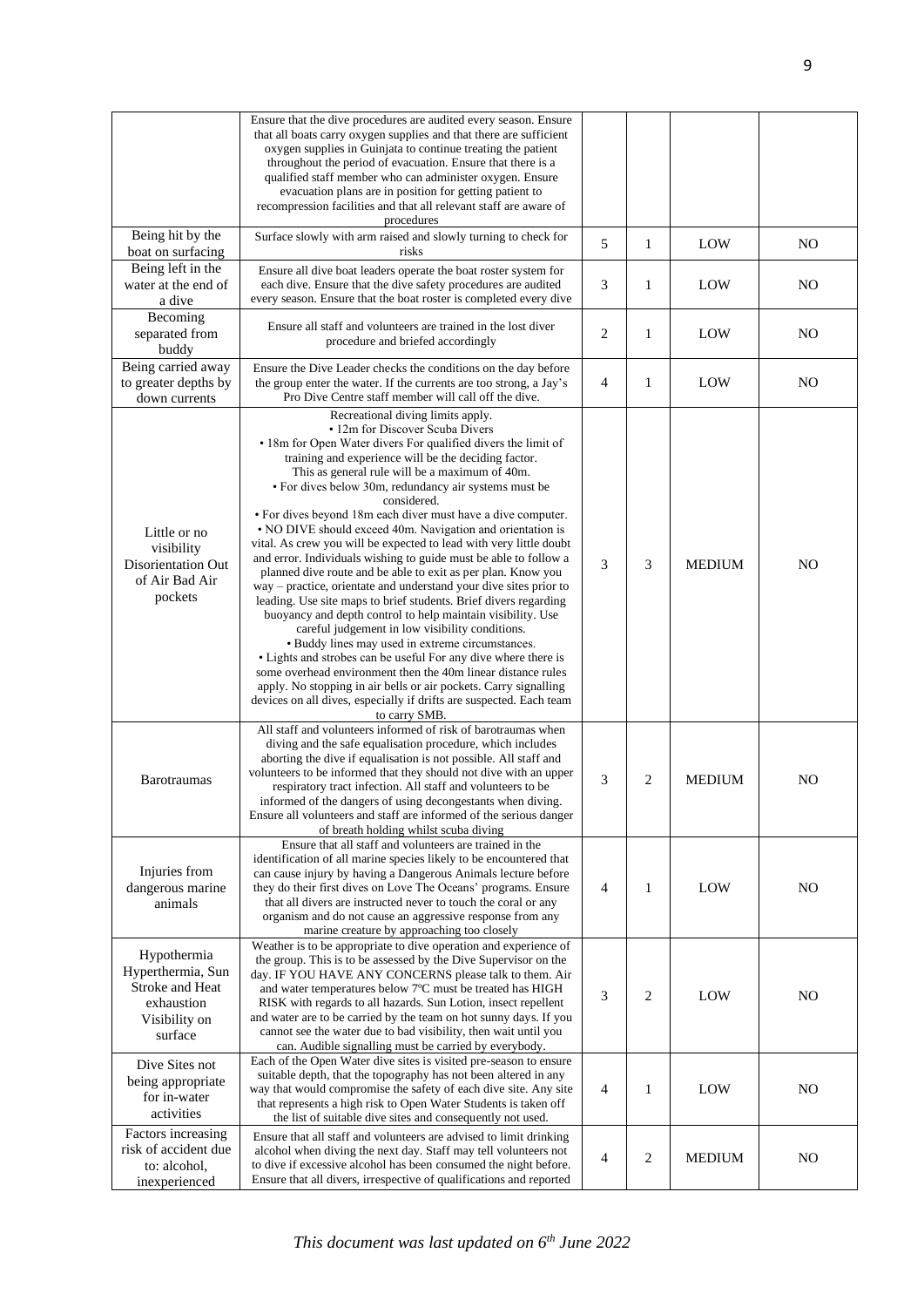| divers, medically  | experience have been checked by a Love The Oceans' staff            |                |   |               |                |
|--------------------|---------------------------------------------------------------------|----------------|---|---------------|----------------|
| unfit divers, non- | member and a Jays' Pro Dive Centre staff member. All staff and      |                |   |               |                |
| operation of buddy | volunteers to complete a medical questionnaire and appropriate      |                |   |               |                |
| system             | medical advice sought before the expedition should an answer to     |                |   |               |                |
|                    | any of the questions on the questionnaire be positive. All dive     |                |   |               |                |
|                    | procedures to be followed precisely. All accidents and near         |                |   |               |                |
|                    | misses to be reported immediately to the Venture Leader. Love       |                |   |               |                |
|                    | The Oceans' staff reserve the right to stop a volunteer diving if   |                |   |               |                |
|                    | they think they are medically unfit, too inexperienced or           |                |   |               |                |
|                    | intoxicated with drugs or alcohol or jeopardizing either the safety |                |   |               |                |
|                    | of the other divers, the environment or the goal of the surveys     |                |   |               |                |
|                    | Venture Leader to be responsible for auditing the control           |                |   |               |                |
| Control measures   | measures on a regular basis. These audit reports include details    | 3              |   |               |                |
| not implemented    | of non-compliances and corrective measures to be available for      |                | 1 | LOW           | N <sub>O</sub> |
|                    | inspection on site                                                  |                |   |               |                |
|                    | Passengers that suffer from motion sickness advised to bring        |                |   |               |                |
| Seasickness        | relevant medication.                                                | 1              | 3 | LOW           | N <sub>O</sub> |
|                    | Volunteers taking part in surveys must be at least PADI Open        |                |   |               |                |
|                    | Water qualified or the equivalent. Caution must be taken when       |                |   |               |                |
| Drowning through   | preparing equipment and must be checked thoroughly. Any             |                |   |               |                |
| equipment          | equipment that seems to be questionable must be swapped out         | $\overline{4}$ | 2 | <b>MEDIUM</b> | N <sub>O</sub> |
| malfunction        | for a working piece pre-dive. Divers must remain in buddy pairs     |                |   |               |                |
|                    | at all times and no one must enter the water on their own.          |                |   |               |                |
|                    | Someone must always be on the surface observing                     |                |   |               |                |
|                    | Volunteers taking part in surveys must be at least PADI Open        |                |   |               |                |
|                    | Water qualified or the equivalent. Caution must be taken when       |                |   |               |                |
|                    | preparing equipment and air pressure gauge must be checked to       |                |   |               |                |
| Drowning through   | have the appropriate amount of air before each dive. Divers must    |                |   |               |                |
| running out of air | check air consumption regularly and always dive in buddy pairs.     | $\overline{4}$ | 1 | LOW           | N <sub>O</sub> |
|                    | Everyone must dive with caution and stay within their limits. If a  |                |   |               |                |
|                    | dive leader knows a nervous diver is diving, they must check        |                |   |               |                |
|                    | them more regularly to ensure they are ok                           |                |   |               |                |
|                    | Role call always completed post-dive. Divers must all stay in       |                |   |               |                |
| Getting stuck or   | buddy pairs. Volunteers taking part must be at least PADI Open      |                |   |               |                |
| trapped            | Water qualified or the equivalent. Everyone must dive with          | 4              | 1 | LOW           | N <sub>O</sub> |
|                    | caution and stay within their limits                                |                |   |               |                |

# 3.3 Snorkelling

| <b>Identification</b><br>of reasonable<br>foreseeable<br>hazards | <b>Identification of reasonably foreseeable hazards</b>                                                                                                                                                                                                                                                                                                                                                                                              |                          |                               |                      |                                  |  |
|------------------------------------------------------------------|------------------------------------------------------------------------------------------------------------------------------------------------------------------------------------------------------------------------------------------------------------------------------------------------------------------------------------------------------------------------------------------------------------------------------------------------------|--------------------------|-------------------------------|----------------------|----------------------------------|--|
| What are the<br>hazards?                                         | What are you already doing?                                                                                                                                                                                                                                                                                                                                                                                                                          | n<br>п.<br>Severity      | $\tilde{\zeta}$<br>Likelihood | <b>Residual Risk</b> | Further<br>Controls<br>Required? |  |
| Being hit by a boat<br>whilst snorkelling                        | Ensure all staff and volunteers are told they must stay above the<br>dive group at all times. There must be a surface observer present<br>at all times                                                                                                                                                                                                                                                                                               | 5                        | 1                             | LOW                  | N <sub>O</sub>                   |  |
| Being swept out to<br>sea by offshore<br>currents                | Ensure that all staff and volunteers are told that if they encounter<br>a strong current to abort the snorkel. Surface observer must be<br>present at all times                                                                                                                                                                                                                                                                                      | 3                        | 1                             | LOW                  | N <sub>O</sub>                   |  |
| Injuries from<br>dangerous marine<br>animals                     | Ensure that all staff and volunteers are trained in the<br>identification of all marine species likely to be encountered that<br>can cause injury by having a Dangerous Animals lecture before<br>they do their first snorkels on Love The Oceans' programs.<br>Ensure that all snorkelers are instructed never to touch the coral<br>or any organism and do not cause an aggressive response from<br>any marine creature by approaching too closely | $\overline{\mathcal{A}}$ | 1                             | LOW                  | N <sub>O</sub>                   |  |
| Drowning                                                         | Snorkelers must be able to complete a 400m swim in a<br>swimming pool. All snorkelers must either wear a wetsuit<br>without any weights or a life jacket for positive buoyancy.<br>Surface observer present at all times                                                                                                                                                                                                                             | 5                        | 1                             | LOW                  | N <sub>O</sub>                   |  |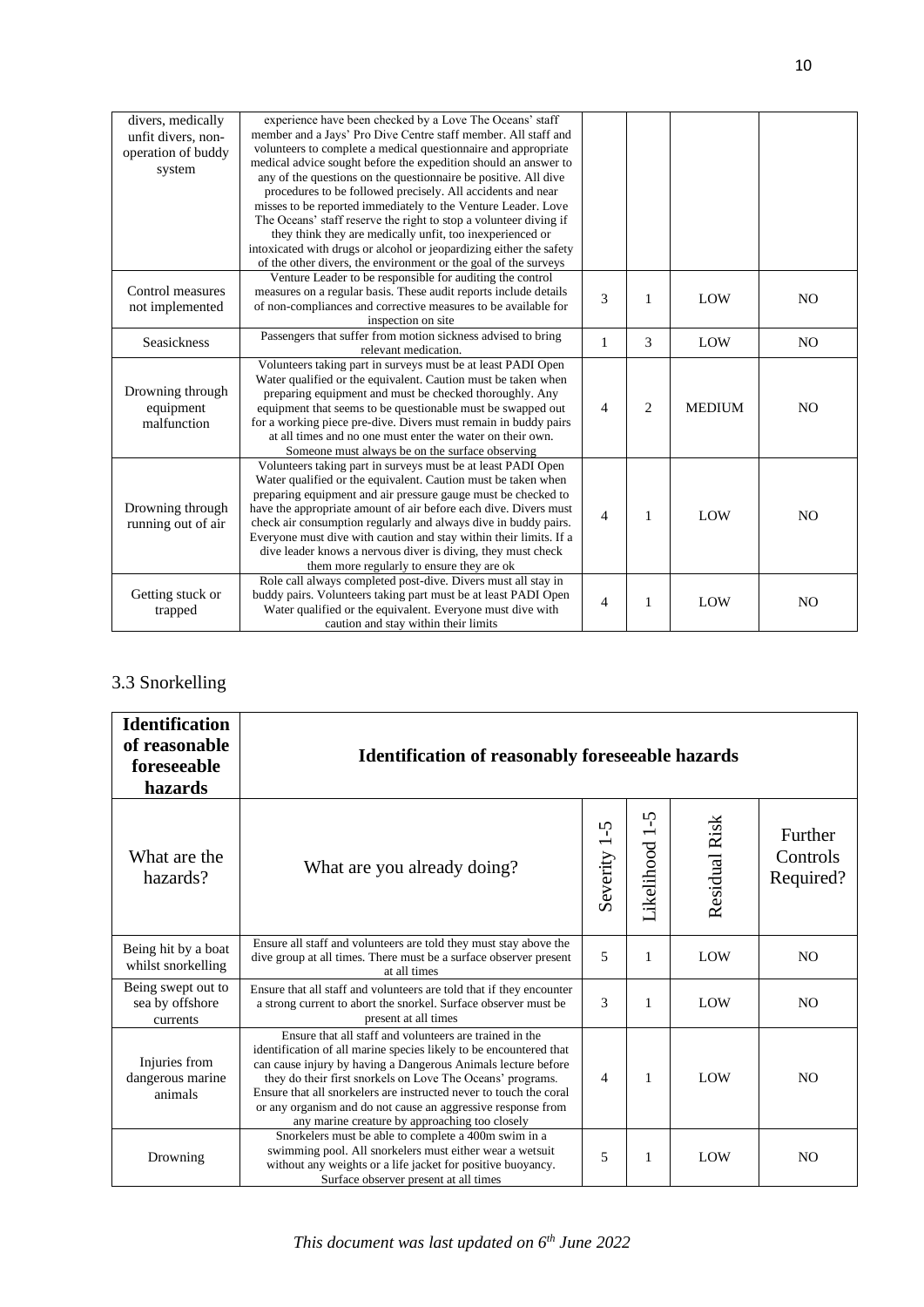| Venture Leader to be responsible for auditing the control<br>Control measures<br>measures on a regular basis. These audit reports must include<br><b>LOW</b><br>details of non-compliances and corrective measures to be<br>not implemented<br>available for inspection on site |  | NO |
|---------------------------------------------------------------------------------------------------------------------------------------------------------------------------------------------------------------------------------------------------------------------------------|--|----|
|---------------------------------------------------------------------------------------------------------------------------------------------------------------------------------------------------------------------------------------------------------------------------------|--|----|

#### 3.4 Fisheries Research

# 3.4.1 Waiting for catch

| <b>Identification</b><br>of reasonable<br>foreseeable<br>hazards | <b>Identification of reasonably foreseeable hazards</b>                                                                                                                                                          |                |                            |               |                                  |  |
|------------------------------------------------------------------|------------------------------------------------------------------------------------------------------------------------------------------------------------------------------------------------------------------|----------------|----------------------------|---------------|----------------------------------|--|
| What are the<br>hazards?                                         | What are you already doing?                                                                                                                                                                                      | ب<br>Severity  | $\mathbf{v}$<br>Likelihood | Residual Risk | Further<br>Controls<br>Required? |  |
| Exposure to cold<br>and wet conditions                           | Work will only be conducted in suitable and safe weather<br>conditions, limiting exposure to hazardous conditions.<br>Appropriate clothing will be worn.                                                         | $\overline{c}$ | 2                          | LOW           | N <sub>O</sub>                   |  |
| Lack of<br>energy/fainting                                       | Sufficient food and water rations taken with and provided. In an<br>emergency more and aid can be provided as phones are always<br>carried                                                                       | $\overline{2}$ | 3                          | LOW           | N <sub>O</sub>                   |  |
| Exposure to warm<br>and hot conditions                           | Work will only be conducted in suitable and safe weather<br>conditions. Water and sun protection such as sun cream and hats<br>will be worn. Sufficient water will be carried on all journeys                    | $\overline{c}$ | 4                          | <b>MEDIUM</b> | N <sub>O</sub>                   |  |
| Criminal offences                                                | Caution taken, travel in at least groups of two at all times.<br>Mobile phones always carried. No valuables left unattended or in<br>clear view                                                                  | 3              | 1                          | LOW           | N <sub>O</sub>                   |  |
| Control measures<br>not implemented                              | Venture Leader responsible to auditing the control measures<br>every season. These audit reports should include details of non-<br>compliances and corrective measures to be available for<br>inspection on site | 3              | 1                          | LOW           | N <sub>O</sub>                   |  |

## 3.4.2 Data collection

| <b>Identification of</b><br>reasonable<br>foreseeable<br>hazards | <b>Identification of reasonably foreseeable hazards</b>                                                                                                                                                                                                                                                                                                                               |                |                   |               |                                  |  |
|------------------------------------------------------------------|---------------------------------------------------------------------------------------------------------------------------------------------------------------------------------------------------------------------------------------------------------------------------------------------------------------------------------------------------------------------------------------|----------------|-------------------|---------------|----------------------------------|--|
| What are the<br>hazards?                                         | What are you already doing?                                                                                                                                                                                                                                                                                                                                                           | S<br>Severity  | n<br>Likelihood 1 | Residual Risk | Further<br>Controls<br>Required? |  |
| Bitten by an animal                                              | Caution taken, distance kept from living or dying animals.<br>Volunteers will receive a lecture on fisheries, in which<br>dangerous animals will be included. Photos will be in the<br>presentation so volunteers are able to identify which<br>animals to take particular caution when near or handling.<br>Volunteers should try to avoid handing animals even if<br>they are dead. | $\overline{4}$ |                   | LOW           | N <sub>O</sub>                   |  |
| Stung by a<br>venomous/poisonous/toxic<br>animal                 | Caution taken, distance kept from dangerous<br>animals. Volunteers will receive a lecture on<br>fisheries, in which dangerous animals will be<br>included. Photos will be in the presentation so<br>volunteers are able to identify which animals to                                                                                                                                  | 4              | 1                 | LOW           | NO.                              |  |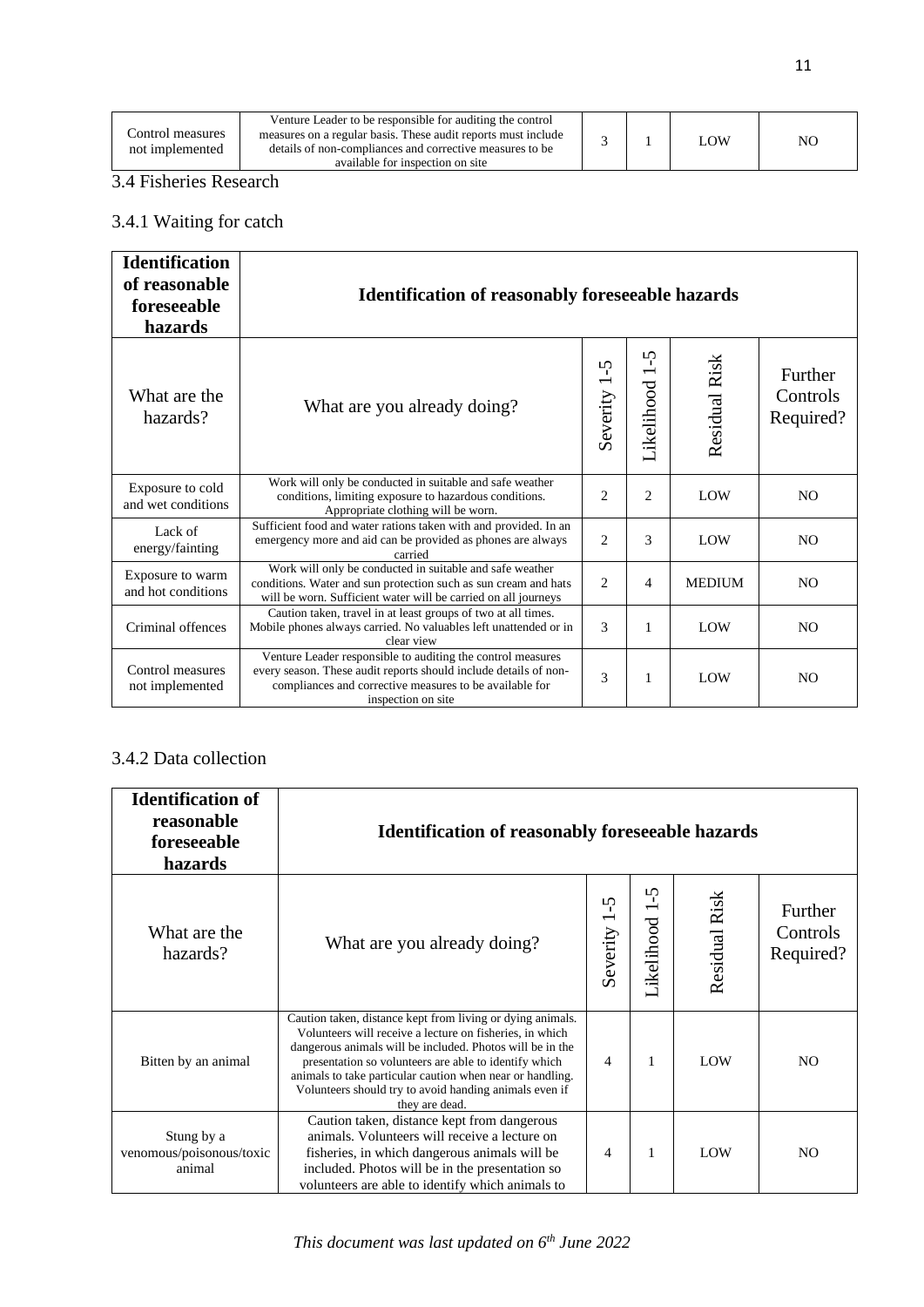|                                      | take particular caution when near or handling.<br>Volunteers should try to avoid handing animals<br>even if they are dead.                                                                                             |   |   |               |                |
|--------------------------------------|------------------------------------------------------------------------------------------------------------------------------------------------------------------------------------------------------------------------|---|---|---------------|----------------|
| Infection from handling<br>organisms | Open wounds covered at all times. Caution taken and<br>appropriate first aid available on site.                                                                                                                        |   |   | LOW           | NO.            |
| Cuts and abrasions                   | Caution taken and appropriate first aid available on site                                                                                                                                                              | 4 |   | LOW           | NO.            |
| Allergies and Asthma                 | First aid and local medical facilities available. Volunteers<br>should carry relevant medication to any medical<br>conditions they have at all times. Mobile phones carried<br>so staff can be reached in an emergency | 4 | 2 | <b>MEDIUM</b> | NO.            |
| Control measures not<br>implemented  | Venture Leader responsible to auditing the control<br>measures every season. These audit reports should include<br>details of non-compliances and corrective measures to be<br>available for inspection on site        | 3 |   | LOW           | N <sub>O</sub> |

#### 3.5 Lab Work

| <b>Identification of</b><br>reasonable<br>foreseeable<br>hazards | <b>Identification of reasonably foreseeable hazards</b>                                                                                                                                                                                                                                 |                |                |               |                                  |  |
|------------------------------------------------------------------|-----------------------------------------------------------------------------------------------------------------------------------------------------------------------------------------------------------------------------------------------------------------------------------------|----------------|----------------|---------------|----------------------------------|--|
| What are the<br>hazards?                                         | What are you already doing?                                                                                                                                                                                                                                                             | Severity 1-5   | Likelihood 1-5 | Residual Risk | Further<br>Controls<br>Required? |  |
| Chemical spills                                                  | Caution taken and protective clothing warn at all times<br>when in the lab                                                                                                                                                                                                              | $\mathbf{1}$   | 3              | LOW           | N <sub>O</sub>                   |  |
| Cuts and abrasions                                               | Always cut samples on a flat, dry, clean surface with the<br>correct equipment. Always pay full attention to what you're<br>doing and exercise caution. Always have a LTO staff<br>member set up the Buehler Machine. Any sample<br>processing must be supervised by a LTO staff member | 3              | $\overline{c}$ | LOW           | N <sub>O</sub>                   |  |
| Electrocution                                                    | Make sure the area you are working in is clear and dry.<br>Wear rubber soled shoes when using the Buehler machine.<br>A LTO member of staff should be present at all times when<br>the Buehler machine is in use                                                                        | $\overline{4}$ | 2              | <b>MEDIUM</b> | N <sub>O</sub>                   |  |
| Clothes and body parts<br>stuck in moving<br>components          | Lab coat to be worn when using the Buehler Machine.<br>Long hair to be tied back and dangling jewellery to be<br>taken off. Ensure the safety catch is set to the appropriate<br>level on the Buehler machine and a LTO staff member is<br>present at all times when it is in use       | $\overline{4}$ | 1              | LOW           | N <sub>O</sub>                   |  |
| Chemical irritation to<br>eyes or skin                           | Lab coat and safety goggles to be worn at all times in the<br>lab. Long hair to be tied back. Plastic gloves must be worn<br>when handling chemicals. Covered shoes must be worn                                                                                                        | $\overline{4}$ | 1              | LOW           | NO.                              |  |
| Ingestion of poisonous<br>chemicals                              | Plastic gloves and lab coat to be removed when exiting the<br>lab. Hands washed thoroughly after lab work. No food or<br>drink consumed in the lab                                                                                                                                      | $\overline{4}$ | $\mathbf{1}$   | LOW           | N <sub>O</sub>                   |  |
| Control measures not<br>implemented                              | Venture Leader responsible to auditing the control<br>measures every season. These audit reports should include<br>details of non-compliances and corrective measures to be<br>available for inspection on site                                                                         | 3              | 1              | LOW           | N <sub>O</sub>                   |  |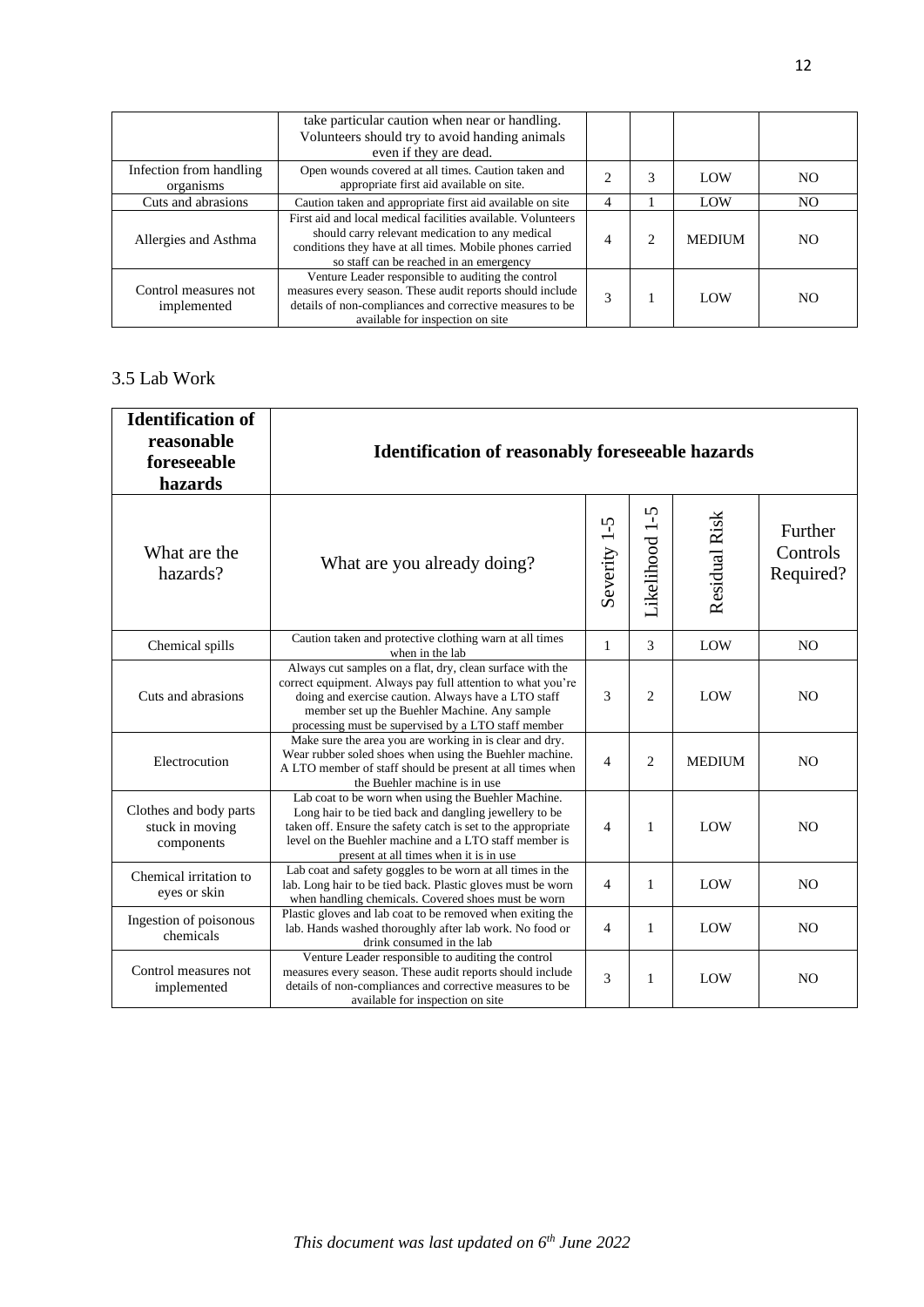# 3.6 School Painting and Teaching

| <b>Identification of</b><br>reasonable<br>foreseeable<br>hazards | <b>Identification of reasonably foreseeable hazards</b>                                                                                                                                                                                                                                                                                                                                       |                |                |               |                                  |  |
|------------------------------------------------------------------|-----------------------------------------------------------------------------------------------------------------------------------------------------------------------------------------------------------------------------------------------------------------------------------------------------------------------------------------------------------------------------------------------|----------------|----------------|---------------|----------------------------------|--|
| What are the<br>hazards?                                         | What are you already doing?                                                                                                                                                                                                                                                                                                                                                                   | Severity 1-5   | Likelihood 1-5 | Residual Risk | Further<br>Controls<br>Required? |  |
| Contagious diseases                                              | Advised pre-expedition to get the relevant vaccinations. Do<br>not approach people with airborne contagious diseases.<br>Exercise caution when dealing with someone with a<br>contagious disease. First aid available and in the case of<br>disease contraction the medical evacuation protocol will be<br>followed and Venture Leader or other senior LTO staff on<br>site will take control | $\overline{4}$ | 1              | LOW           | N <sub>O</sub>                   |  |
| Falling off ladders                                              | Ladders only used when needed. Caution taken. Someone<br>should always be at the bottom of the ladder holding it<br>steady. Volunteers should refrain from climbing on<br>scaffolding. Volunteers should ask a member of LTO staff<br>before ascending a ladder to check the safety of it                                                                                                     | $\overline{4}$ | $\overline{c}$ | <b>MEDIUM</b> | N <sub>O</sub>                   |  |
| Paint fumes/dust<br>inhalation                                   | Work completed in areas with good ventilation. No-one<br>should be exposed to fumes or dust for a long period and if<br>it is known fumes or dust will be concentrated in the area<br>appropriate masks should be worn to protect airways                                                                                                                                                     | 3              | 2              | LOW           | N <sub>O</sub>                   |  |
| Things falling from a<br>height                                  | Never walk under anything that has the potential to fall.<br>Always exercise caution when around local buildings not<br>LTO health and safety approved. If a volunteer thinks a<br>building is unsafe they should not enter it. Mobile phones<br>will always be present and a LTO member of staff should<br>come to inspect the building                                                      | $\overline{4}$ | 1              | LOW           | N <sub>O</sub>                   |  |
| Use of<br>machine/equipment                                      | Caution taken, volunteers should only use equipment that<br>they have been taught how to use by LTO staff members.<br>Volunteers should not get involved with the building or<br>plastering of the classrooms, volunteers should only<br>participate in teaching and painting activities at the local<br>schools                                                                              | 3              | $\overline{c}$ | LOW           | N <sub>O</sub>                   |  |
| Cuts and infection                                               | Caution taken. First aid kit available and local medical<br>facilities easily within a short car journey. Mobile phones to<br>be carried at all times and LTO staff alerted to the situation.<br>Appropriate clothing and footwear to be worn at all times                                                                                                                                    | 3              | 3              | <b>MEDIUM</b> | N <sub>O</sub>                   |  |
| Criminal activity                                                | Caution taken, always remain in groups of 2 or more.<br>Mobile phones should always be carried. Volunteers should<br>refrain from taking any valuables except mobile phones to<br>the local school sites. No valuables to be left in plain view<br>or left unattended                                                                                                                         | 3              | 1              | LOW           | N <sub>O</sub>                   |  |
| Sun burn/heat stroke                                             | Caution taken, protective clothing, sun cream and sufficient<br>clean water supplied                                                                                                                                                                                                                                                                                                          | 3              | 3              | <b>MEDIUM</b> | N <sub>O</sub>                   |  |
| Exposure to cold and<br>wet conditions                           | Work will only be conducted in suitable weather conditions,<br>limiting exposure to hazardous conditions. Appropriate<br>clothing will be worn if needed                                                                                                                                                                                                                                      | 2              | $\overline{c}$ | LOW           | NO                               |  |
| Lack of energy/fainting                                          | Sufficient food and water rations provided and taken to the<br>school sites by volunteers. In an emergency more aid can be<br>provided as mobile phones should always be carried.<br>Medical and evacuation procedures should be followed if<br>the situations becomes critical                                                                                                               | 2              | 3              | LOW           | N <sub>O</sub>                   |  |
| Control measures not<br>implemented                              | Venture Leader responsible to auditing the control measures<br>every season. These audit reports should include details of<br>non-compliances and corrective measures to be available for<br>inspection on site                                                                                                                                                                               | 3              | 1              | LOW           | N <sub>O</sub>                   |  |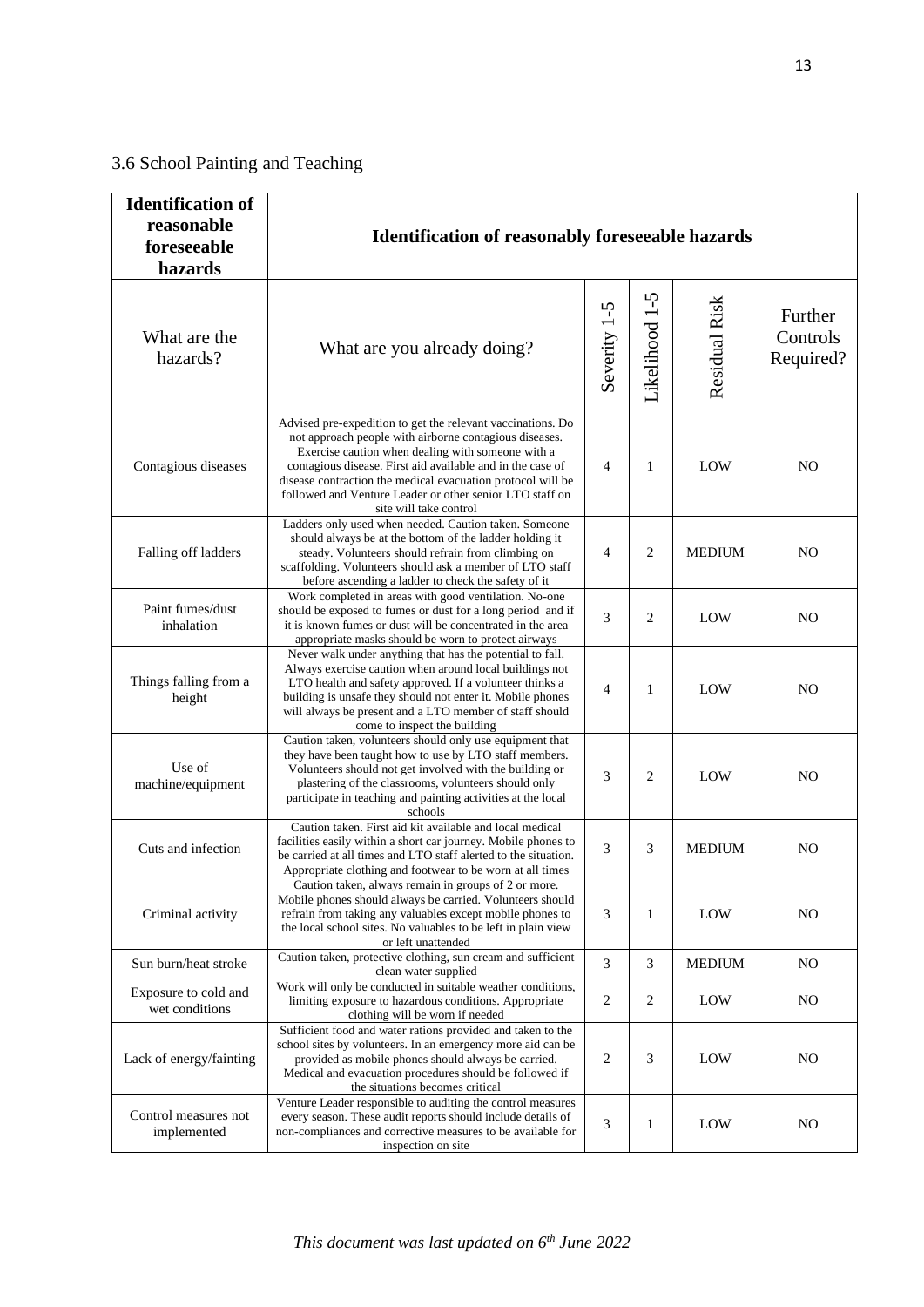# 3.7 Cultural Tour

| <b>Identification of</b><br>reasonable<br>foreseeable<br>hazards            | <b>Identification of reasonably foreseeable hazards</b>                                                                                                                                                                                                                                          |                |                |               |                                  |  |
|-----------------------------------------------------------------------------|--------------------------------------------------------------------------------------------------------------------------------------------------------------------------------------------------------------------------------------------------------------------------------------------------|----------------|----------------|---------------|----------------------------------|--|
| What are the<br>hazards?                                                    | What are you already doing?                                                                                                                                                                                                                                                                      | Severity 1-5   | Likelihood 1-5 | Residual Risk | Further<br>Controls<br>Required? |  |
| Criminal Offence                                                            | Caution taken, travel in at least groups of 2 at all times.<br>Mobile phones always carried. Care taken. All laws<br>followed.                                                                                                                                                                   | 3              | $\mathbf{1}$   | LOW           | N <sub>O</sub>                   |  |
| Car accident                                                                | Driver will have an in date legal license<br>Care taken, all laws followed                                                                                                                                                                                                                       | 5              | $\overline{2}$ | <b>MEDIUM</b> | N <sub>O</sub>                   |  |
| Stuck                                                                       | Driver will always have a mobile phone.<br>Inspection of vehicle will be done before any long trip this<br>includes making sure tyre pressure is appropriate                                                                                                                                     | $\overline{2}$ | 2              | LOW           | N <sub>O</sub>                   |  |
| Cultural tour                                                               | All persons to only disembark vehicle on drivers orders<br>only<br>All persons to stay with the group or at least 2 persons in a<br>group<br>No one to disembark vehicle while vehicle is moving                                                                                                 | $\overline{c}$ | $\overline{2}$ | LOW           | N <sub>O</sub>                   |  |
| Food poisoning/allergies                                                    | Food will be prepared properly. Volunteers accept the risk<br>they are trying local cuisine that they do not know they are<br>allergic too. Volunteers must submit any allergies before<br>the program starts in writing to Love The Oceans.<br>Volunteers will not consume the food if in doubt | 3              | 1              | LOW           | N <sub>O</sub>                   |  |
| Injury from planting<br>cassava, climbing trees or<br>playing with children | Must only attempt to plant cassava if instructed to do so<br>and must follow instructions closely. Volunteers must not<br>climb trees. Appropriate footwear should be worn at all<br>times                                                                                                       | 3              | 2              | LOW           | N <sub>O</sub>                   |  |
| Injury or death from<br>falling coconut                                     | Volunteers must be aware of their surroundings and if<br>coconuts are being chopped down they must watch where<br>they fall. In the case of an incident the emergency and<br>evacuation medical procedures must be followed and<br>everything recorded by the Venture Leader                     | 5              | $\mathbf{1}$   | LOW           | NO                               |  |

# 3.8 Emergency Treatment and Evacuation

| <b>Identification of</b><br>reasonable<br>foreseeable<br>hazards | <b>Identification of reasonably foreseeable hazards</b>                                                                                                                                                                                                                                                               |               |                                             |               |                                  |
|------------------------------------------------------------------|-----------------------------------------------------------------------------------------------------------------------------------------------------------------------------------------------------------------------------------------------------------------------------------------------------------------------|---------------|---------------------------------------------|---------------|----------------------------------|
| What are the<br>hazards?                                         | What are you already doing?                                                                                                                                                                                                                                                                                           | n<br>Severity | 5<br>$\overline{\phantom{0}}$<br>Likelihood | Residual Risk | Further<br>Controls<br>Required? |
| Insufficient<br>communication<br>facilities                      | There is a dedicated mobile phone for each activity which is<br>to be used in the case of an emergency only. Each volunteer<br>should also have a working mobile phone as everyone is<br>instructed to network unlock their phone pre-departure. At<br>the Paindane fisheries site there is Paindane resort and near- | 4             |                                             | LOW           | NO.                              |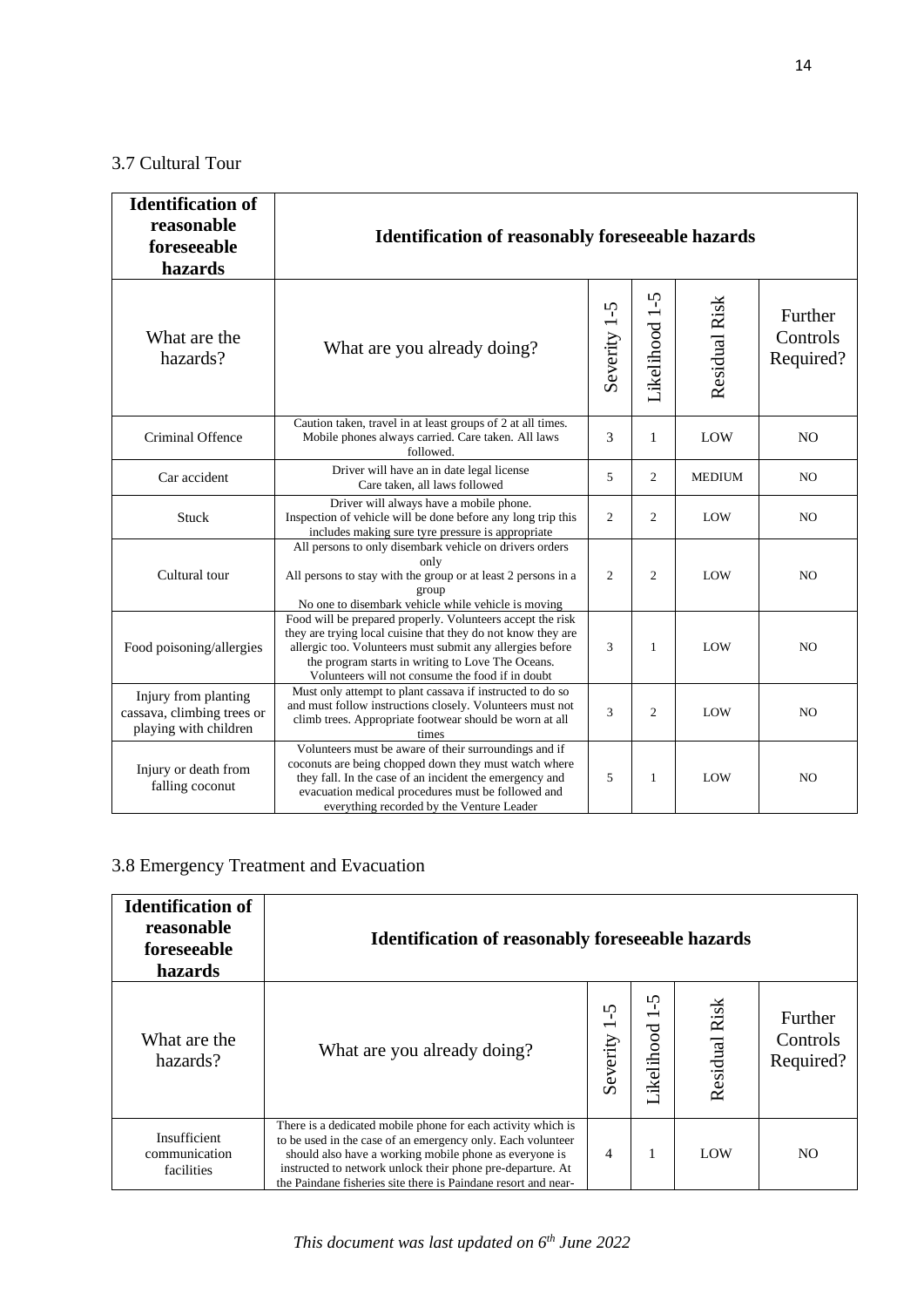|                            | by local residents who will be able to contact someone back      |                |                |     |                |
|----------------------------|------------------------------------------------------------------|----------------|----------------|-----|----------------|
|                            | at base if all else fails. Paindane fishery site is a 45minute   |                |                |     |                |
|                            | walk from main site.                                             |                |                |     |                |
|                            | At the schools our translator will be with the volunteers at all |                |                |     |                |
|                            | times apart from his lunch hour and will be able to contact      |                |                |     |                |
|                            | other LTO staff if needed. There are also teachers present       |                |                |     |                |
|                            | able to contact LTO staff.                                       |                |                |     |                |
|                            | There is a radio on each dive boat which will be able to         |                |                |     |                |
|                            | contact the dive centre on survey dives if need be. The          |                |                |     |                |
|                            | skipper also always carries a mobile phone on the boat.          |                |                |     |                |
|                            | All LTO staff have the emergency in-country telephone            |                |                |     |                |
|                            | numbers as well as the South African hospital telephone          |                |                |     |                |
|                            | numbers and LTO UK office number.                                |                |                |     |                |
|                            | If these lines of communication failed there are cars on         |                |                |     |                |
|                            | standby in Guinjata                                              |                |                |     |                |
|                            | All LTO staff are first aid trained. There are local medical     |                |                |     |                |
|                            | facilities within a 10 minute drive from our Guinjata site and   |                |                |     |                |
|                            | Inhambane's main hospital is 45 mins drive. From our safari      |                |                |     |                |
| Injury or illness          | site Hoedspruit clinic is 10 minutes away and Tzaneen Clinic     |                |                |     |                |
| requiring local            | is 30 minutes away for major incidents.                          | $\overline{c}$ | $\overline{2}$ | LOW | NO             |
| treatment                  | Each volunteer should have their own dive, medical and           |                |                |     |                |
|                            | travel insurance and should have provided LTO with a copy        |                |                |     |                |
|                            | by their departure date. Therefore further medical assistance    |                |                |     |                |
|                            | will be available through these lines if necessary               |                |                |     |                |
|                            | The nearest recompression chamber is in Durban. Evacuation       |                |                |     |                |
|                            | from Guinjata would be via medevac plane and the flight          |                |                |     |                |
|                            | time from Inhambane to Durban is no more than 4 hours.           |                |                |     |                |
|                            | Love The Oceans operates very strict safety procedures           |                |                |     |                |
|                            | Limit dives to 3 shallow ones per day, minimum 2 hour            |                |                |     |                |
|                            | surface interval, maximum depth 18m for survey dives and         |                |                |     |                |
|                            | maximum 30m for recreational deep dives. Only one deep           |                |                |     |                |
| Diver with                 | dive a day allowed even on weekends and only for advanced        |                |                |     |                |
| decompression sickness     | divers or divers doing their advanced qualification.             |                |                |     |                |
| requiring a                | Maximum dive time of 50 minutes with a 5 minute stop at          | 5              | 1              | LOW | NO             |
| recompression chamber      | 5m before surfacing.                                             |                |                |     |                |
|                            | Ensure that the dive procedures are audited every season.        |                |                |     |                |
|                            | Ensure that all boats carry oxygen supplies and that there are   |                |                |     |                |
|                            | sufficient oxygen supplies in Guinjata to continue treating      |                |                |     |                |
|                            | the patient throughout the period of evacuation. Ensure that     |                |                |     |                |
|                            | there is a qualified staff member who can administer oxygen.     |                |                |     |                |
|                            | Ensure evacuation plans are in position for getting patient to   |                |                |     |                |
|                            | recompression facilities and that all relevant staff are aware   |                |                |     |                |
|                            | of procedures                                                    |                |                |     |                |
|                            | Any non-life-threatening illnesses can be taken to Inhambane     |                |                |     |                |
| Non-life-threatening       | hospital for consultation and further treatment if deemed        | 3              | $\mathbf{1}$   | LOW | N <sub>O</sub> |
| injury or illness          | necessary when in Guinjata, and taken to Hoedspruit Clinic       |                |                |     |                |
|                            | or Tzaneen Clinic if on the safari site.                         |                |                |     |                |
| Critical injury or illness | Detailed evacuation plans have been prepared – see medical       | 5              | $\mathbf{1}$   | LOW | N <sub>O</sub> |
| requiring evacuation       | and evacuation procedure                                         |                |                |     |                |
|                            | Venture Leader responsible to auditing the control measures      |                |                |     |                |
| Control measures not       | every season. These audit reports should include details of      | 3              | 1              | LOW | N <sub>O</sub> |
| implemented                | non-compliances and corrective measures to be available for      |                |                |     |                |
|                            | inspection on site                                               |                |                |     |                |

## **4. OPTIONAL EXTRA ACTIVITIES RISK ASSESSMENT AND MANAGEMENT**

# 4.1 Surf trip

| <b>Identification of</b> |                                                         |
|--------------------------|---------------------------------------------------------|
| reasonable               |                                                         |
| foreseeable              | <b>Identification of reasonably foreseeable hazards</b> |
| hazards                  |                                                         |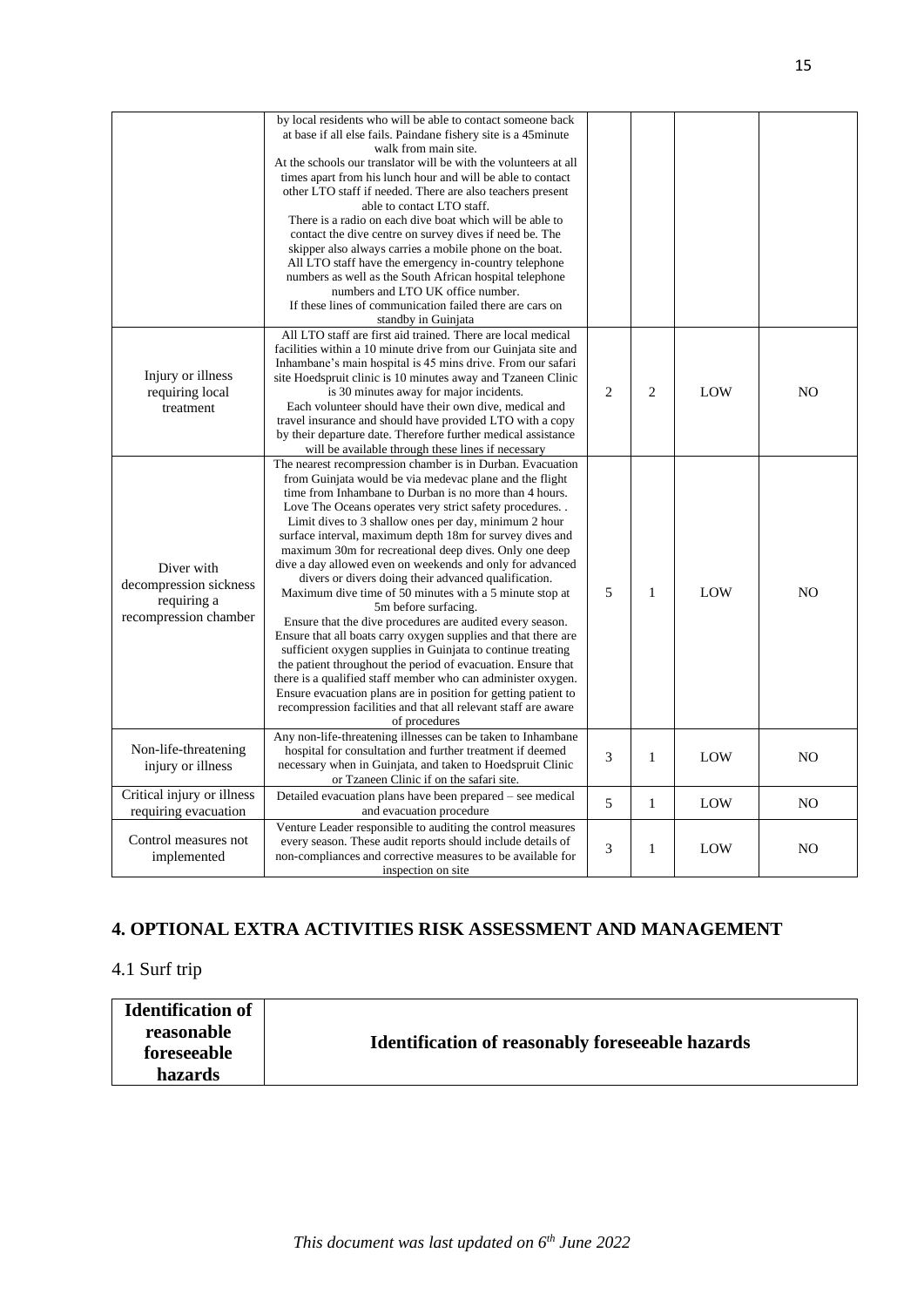| What are the<br>hazards?             | What are you already doing?                                                                                                                                                                                                                                                                                                          | $\Omega$<br>$\mathbf{I}$<br>$\overline{\phantom{0}}$<br>Severity | $\Omega$<br>-T<br>$\overline{\phantom{0}}$<br>Likelihood | Residual Risk | Further<br>Controls<br>Required? |
|--------------------------------------|--------------------------------------------------------------------------------------------------------------------------------------------------------------------------------------------------------------------------------------------------------------------------------------------------------------------------------------|------------------------------------------------------------------|----------------------------------------------------------|---------------|----------------------------------|
| Drowning                             | All taking part must be able to swim. Caution taken, no one<br>enters the water alone. Role call always completed before<br>and after any activity. A surf instructor or LTO staff member<br>will always be observing                                                                                                                | $\overline{4}$                                                   | $\overline{c}$                                           | <b>MEDIUM</b> | N <sub>O</sub>                   |
| Getting swept out to sea             | All taking part must be able to swim. Always in at least<br>groups of 2. Stay within the boundaries set by the surf guide<br>or LTO staff member and follow their instructions. Role call<br>always completed before and after any activity                                                                                          | 4                                                                | $\overline{2}$                                           | <b>MEDIUM</b> | N <sub>O</sub>                   |
| Animal stings or bites               | Caution taken and distance kept from dangerous animals.<br>Always follow the surf guide or LTO staff member<br>instructions                                                                                                                                                                                                          | 4                                                                | 1                                                        | LOW           | N <sub>O</sub>                   |
| Collision with<br>rocks/other people | Enter water where instructed by surf staff, LTO staff or Jay's<br>Pro Dive Centre staff. Be aware of other surfers/swimmers<br>and where the shallow rocks are. If falling off the board<br>adopt the head protecting position demonstrated and<br>instructed by the surf instructor or LTO staff member. First<br>aid kit available | $\overline{4}$                                                   | $\overline{2}$                                           | <b>MEDIUM</b> | N <sub>O</sub>                   |
| Cuts and scrapes                     | Caution taken when entering the water. Do not attempt<br>waves that are out of your comfort zone.                                                                                                                                                                                                                                    | $\overline{4}$                                                   | 2                                                        | <b>MEDIUM</b> | N <sub>O</sub>                   |
| Control measures not<br>implemented  | Venture Leader responsible to auditing the control measures<br>every season. These audit reports should include details of<br>non-compliances and corrective measures to be available for<br>inspection on site                                                                                                                      | 3                                                                | 1                                                        | LOW           | N <sub>O</sub>                   |

#### 4.2 Yacht/Dhow Trip

| <b>Identification of</b><br>reasonable<br>foreseeable<br>hazards | <b>Identification of reasonably foreseeable hazards</b>                                                                                                                                            |                                                 |                   |               |                                  |
|------------------------------------------------------------------|----------------------------------------------------------------------------------------------------------------------------------------------------------------------------------------------------|-------------------------------------------------|-------------------|---------------|----------------------------------|
| What are the<br>hazards?                                         | What are you already doing?                                                                                                                                                                        | 5<br>J.<br>$\overline{\phantom{0}}$<br>Severity | Ş<br>Likelihood 1 | Residual Risk | Further<br>Controls<br>Required? |
| Drowning                                                         | All taking part must be able to swim. Caution taken, no one<br>enters the water alone. Role call always completed before<br>and after any activity. A LTO staff member will always be<br>observing | $\overline{4}$                                  | $\overline{c}$    | <b>MEDIUM</b> | N <sub>O</sub>                   |
| Slipping                                                         | No running on deck. Stow bags in cabin. Keep deck clear of<br>obstacles                                                                                                                            | $\overline{2}$                                  | 4                 | LOW           | N <sub>O</sub>                   |
| Animal stings/bites                                              | Caution taken, distance kept from dangerous animals, follow<br>the instruction of the boat captain or LTO staff member                                                                             | $\overline{4}$                                  | $\mathbf{1}$      | LOW           | N <sub>O</sub>                   |
| Body parts trapped in<br>moving parts                            | Do not touch the boat equipment or help with any<br>manoeuvres unless asked to do so and instructed by the<br>captain                                                                              | $\overline{4}$                                  | 2                 | <b>MEDIUM</b> | N <sub>O</sub>                   |
| Drinking related<br>accidents                                    | All taking part must be aged 18 or over. Do not drink<br>excessively and volunteers and staff must abide by our code<br>of conduct alcohol policies                                                | $\overline{4}$                                  | 3                 | <b>MEDIUM</b> | N <sub>O</sub>                   |
| Falling overboard                                                | Caution taken, never run or hang off the boat whilst moving.<br>Stay the correct side of the barriers and follow the boat<br>captain's instructions or that of a LTO staff member                  | 3                                               | 2                 | LOW           | N <sub>O</sub>                   |
| Sea sickness                                                     | Passengers that suffer from motion sickness advised to bring<br>relevant medication.                                                                                                               | 1                                               | 3                 | LOW           | N <sub>O</sub>                   |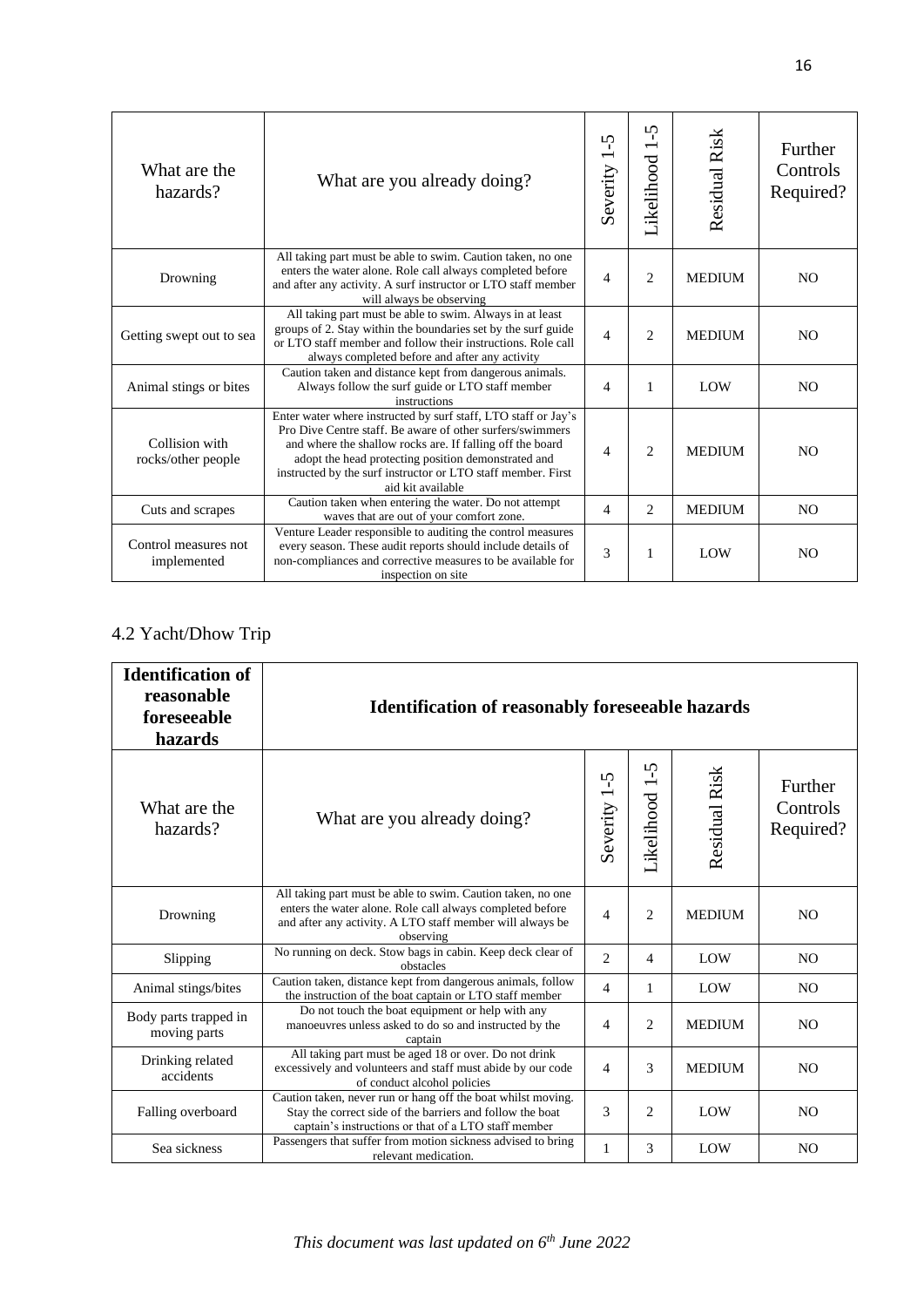| Venture Leader responsible to auditing the control measures<br>Control measures not<br>every season. These audit reports should include details of<br>non-compliances and corrective measures to be available for<br>implemented<br>inspection on site |  |  | LOW | NO |
|--------------------------------------------------------------------------------------------------------------------------------------------------------------------------------------------------------------------------------------------------------|--|--|-----|----|
|--------------------------------------------------------------------------------------------------------------------------------------------------------------------------------------------------------------------------------------------------------|--|--|-----|----|

#### 4.3 Pool Activities

| <b>Identification of</b><br>reasonable<br>foreseeable<br>hazards | <b>Identification of reasonably foreseeable hazards</b>                                                                                                                                                                                                                                                                                                                                                                                                                                                                                                                    |                 |                |               |                                  |  |
|------------------------------------------------------------------|----------------------------------------------------------------------------------------------------------------------------------------------------------------------------------------------------------------------------------------------------------------------------------------------------------------------------------------------------------------------------------------------------------------------------------------------------------------------------------------------------------------------------------------------------------------------------|-----------------|----------------|---------------|----------------------------------|--|
| What are the<br>hazards?                                         | What are you already doing?                                                                                                                                                                                                                                                                                                                                                                                                                                                                                                                                                | Ş<br>Severity 1 | Likelihood 1-5 | Residual Risk | Further<br>Controls<br>Required? |  |
| Slip trips and falls                                             | Caution to be taken when walking around pool deck when<br>wet. Proper foot wear to be warn at all times                                                                                                                                                                                                                                                                                                                                                                                                                                                                    | $\mathcal{E}$   | 3              | <b>MEDIUM</b> | N <sub>O</sub>                   |  |
| Drowning and Near<br>Drowning from falling<br>into pool          | Caution taken when pool deck is wet<br>No one allowed on pool deck without correct authority<br>NO working alone on pool deck                                                                                                                                                                                                                                                                                                                                                                                                                                              | $\overline{4}$  | 3              | <b>MEDIUM</b> | N <sub>O</sub>                   |  |
| Body trauma due to<br>panic or stress                            | For diving: Volunteers to enter pool for diving only after<br>theory session have been completed. Volunteers to follow<br>instructions of instructors and staff.<br>If volunteers are uncomfortable he/she must inform a<br>member of staff immediately.<br>All volunteers to fill in medical questionnaire before entering<br>pool<br>Correct ratio of students to instructor in pool at all times<br>General Swimming: Volunteers must operate on a buddy<br>system while in and around the pool<br>A member of staff must be informed when a volunteer uses<br>the pool | $\mathfrak{D}$  | 2              | <b>LOW</b>    | N <sub>O</sub>                   |  |
| Equipment failure                                                | All equipment to be inspected before use<br>All volunteers to handle equipment, set up dive gear under<br>instructor supervision                                                                                                                                                                                                                                                                                                                                                                                                                                           | $\overline{c}$  | 2              | LOW           | N <sub>O</sub>                   |  |
| Control measures not<br>implemented                              | Venture Leader responsible to auditing the control measures<br>every season. These audit reports should include details of<br>non-compliances and corrective measures to be available for<br>inspection on site                                                                                                                                                                                                                                                                                                                                                            | 3               | 1              | LOW           | N <sub>O</sub>                   |  |

## 4.4 Boat Safari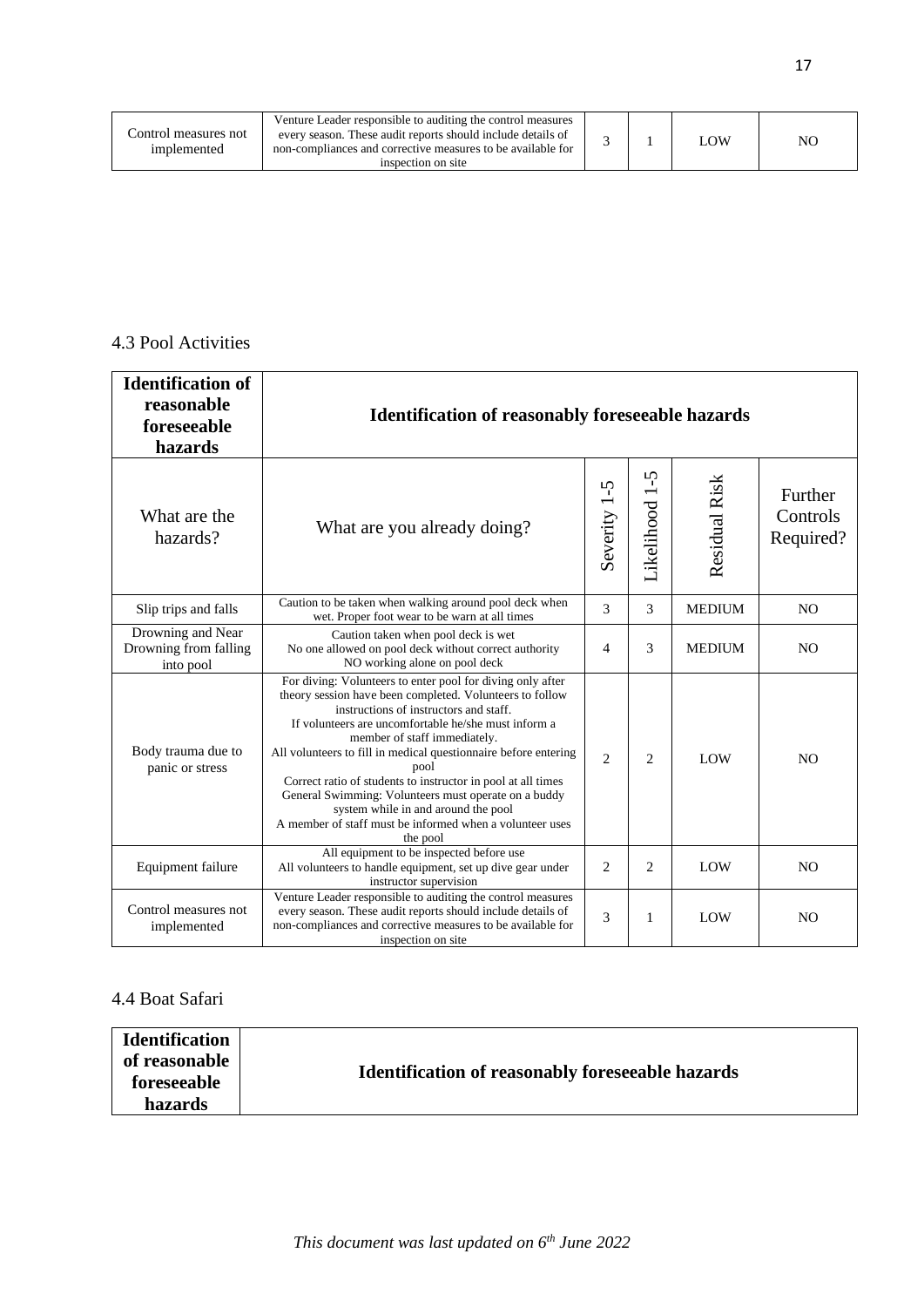| What are the<br>hazards?            | What are you already doing?                                                                                                                                                                                      | n<br>Severity  | $\Omega$<br>Likelihood | Risk<br>Residual | Further<br>Controls<br>Required? |
|-------------------------------------|------------------------------------------------------------------------------------------------------------------------------------------------------------------------------------------------------------------|----------------|------------------------|------------------|----------------------------------|
| Boat breakdown or<br>accident       | Guests could get stuck for a while or get injured. Boat is well<br>maintained. Emergency communications in place. Mobile<br>phones must be carried. Guests must follow instructions from the<br>boat captain     | $\overline{2}$ | 1                      | LOW              | NO.                              |
| Guests fall<br>overboard            | Guests must not climb the safety railing or go close to the edge                                                                                                                                                 | 3              | 1                      | LOW              | N <sub>O</sub>                   |
| Guests attacked by<br>animals       | The boat has safety railings and the viewing platforms elevated<br>to ensure safety at all times. Guests must abide by boat safety<br>and follow instructions of the boat captain                                | 4              |                        | LOW              | N <sub>O</sub>                   |
| Control measures<br>not implemented | Venture Leader responsible to auditing the control measures<br>every season. These audit reports should include details of non-<br>compliances and corrective measures to be available for<br>inspection on site | 3              | 1                      | LOW              | NO.                              |

# 4.5 Fish Tagging Trip

| <b>Identification</b><br>of reasonable<br>foreseeable<br>hazards                                                               | <b>Identification of reasonably foreseeable hazards</b>                                                                                                                                                                                                                                                                                                                                                                                                                                                                                                                                                                                                                                      |                |                |               |                                  |  |
|--------------------------------------------------------------------------------------------------------------------------------|----------------------------------------------------------------------------------------------------------------------------------------------------------------------------------------------------------------------------------------------------------------------------------------------------------------------------------------------------------------------------------------------------------------------------------------------------------------------------------------------------------------------------------------------------------------------------------------------------------------------------------------------------------------------------------------------|----------------|----------------|---------------|----------------------------------|--|
| What are the<br>hazards?                                                                                                       | What are you already doing?                                                                                                                                                                                                                                                                                                                                                                                                                                                                                                                                                                                                                                                                  | Severity 1-5   | Likelihood 1-5 | Residual Risk | Further<br>Controls<br>Required? |  |
| Accident at sea<br>resulting in the vessel<br>sinking or capsizing                                                             | LTO will check the forecast wind and sea conditions prior to the<br>boat launching and if conditions are considered unsuitable will<br>prevent the group from departing keeping the volunteers in<br>Guinjata.<br>An LTO staff member will accompany the group at all times for<br>the duration of the trip and be constantly monitoring the safety of<br>the group.<br>There will be a radio available on the boat at all times, alongside<br>an LTO designated mobile phone to contact emergency services.<br>All participants, staff and crew will be briefed on emergency<br>procedures prior to departure.<br>All members must wear life jackets at all times from launch to<br>return. | $\overline{4}$ | $\mathbf{1}$   | LOW           | NO.                              |  |
| Exposure to warm<br>and hot conditions -<br>passengers suffering<br>hyperthermia,<br>sunburn.<br>dehydration<br>or heat-stroke | Work will only be conducted in suitable and safe weather<br>conditions, limiting exposure to hazardous conditions.<br>Adequate drinking water and suncream will be taken on each<br>trip.<br>Sun safety information will be provided prior to the trip, and<br>participants reminded before and throughout about the risks and<br>any preventative measures that should be taken (hats, sun<br>glasses, hydration etc).                                                                                                                                                                                                                                                                      | 3              | 3              | <b>MEDIUM</b> | N <sub>O</sub>                   |  |
| Slips, trips, falls or<br>other similar incidents                                                                              | Appropriate caution to be taken during launch and when moving<br>around, onto or off the vessel.<br>Footwear to be worn as appropriate.                                                                                                                                                                                                                                                                                                                                                                                                                                                                                                                                                      | $\overline{2}$ | 3              | LOW           | N <sub>O</sub>                   |  |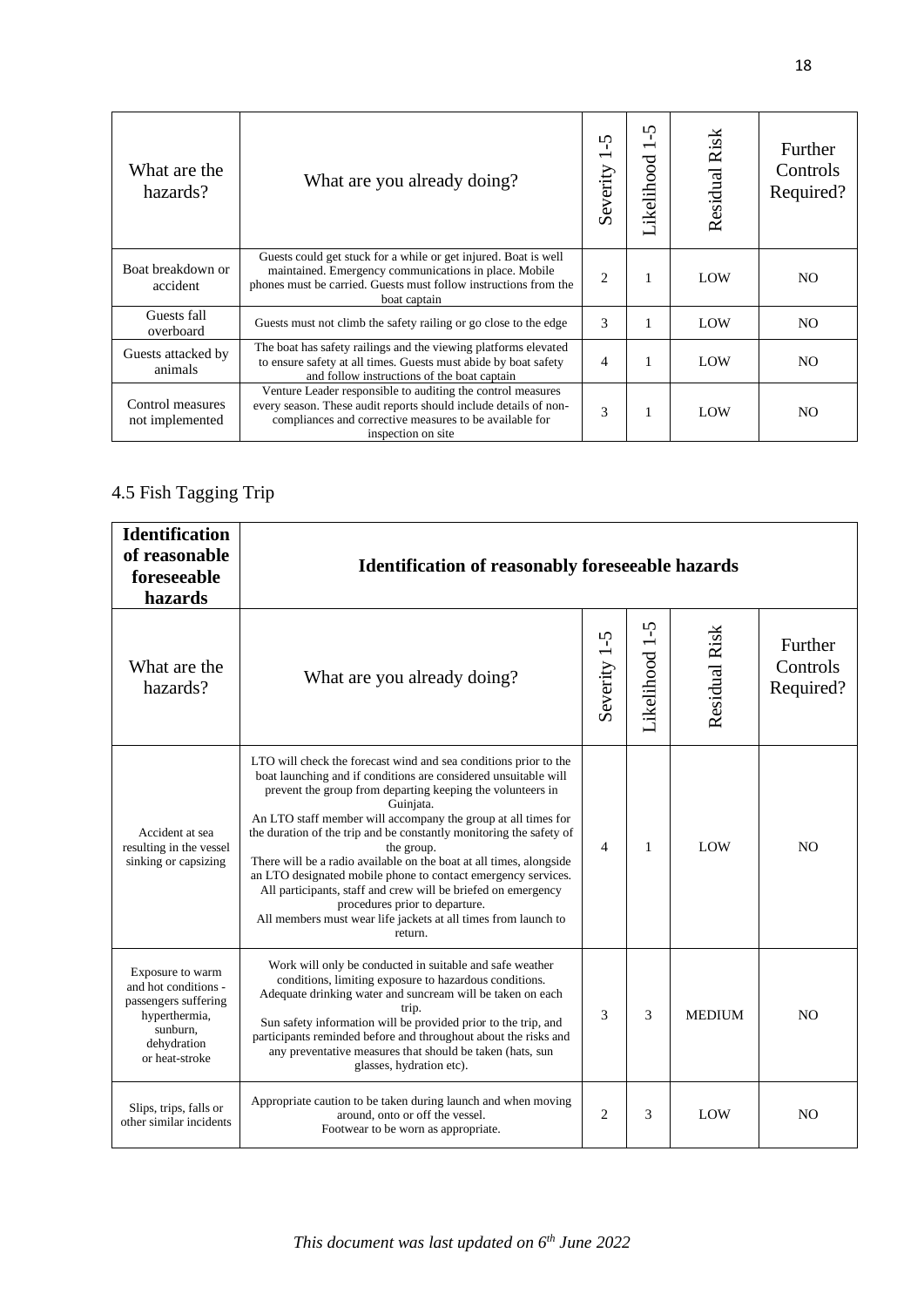| Participants<br>overboard                                                                                                                      | Lifejackets worn by all participants at all times.<br>Participants to adhere to Health and Safety protocols.<br>If swell exceeds 2m then excursion will be terminated.                                                                                                                                                                                                                                                                     | 3 | $\mathbf{1}$   | <b>MEDIUM</b> | NO.            |
|------------------------------------------------------------------------------------------------------------------------------------------------|--------------------------------------------------------------------------------------------------------------------------------------------------------------------------------------------------------------------------------------------------------------------------------------------------------------------------------------------------------------------------------------------------------------------------------------------|---|----------------|---------------|----------------|
| Accidents involving<br>fishing equipment -<br>Musculo-skeletal<br>injuries, cuts,<br>punctures, hooking,<br>lesions or other skin<br>breakages | Participants to be fully briefed on how to use equipment properly<br>to avoid injury and to allow fishing staff to assist/perform if<br>unable/unconfident, with anyone not following procedure<br>removed from activity.<br>Fully stocked First Aid Kit to be taken on board and accessible at<br>all times.<br>Member of staff trained in appropriate First Aid procedures to<br>accompany participants.                                 | 3 | $\overline{2}$ | LOW           | N <sub>O</sub> |
| Sea sickness                                                                                                                                   | Passengers that suffer from motion sickness advised to bring<br>relevant medication.                                                                                                                                                                                                                                                                                                                                                       | 1 | 3              | LOW           | NO.            |
| Exposure to cold<br>and wet conditions -<br>passengers suffering<br>from hypothermia                                                           | Work will only be conducted in suitable and safe weather<br>conditions, limiting exposure to hazardous conditions.<br>Clothing appropriate to the conditions must be worn, verified by<br>the Venture Leader prior to departure.<br>If symptoms appear, Venture Leader may decide to terminate the<br>excursion.                                                                                                                           | 3 | $\overline{2}$ | LOW           | N <sub>O</sub> |
| Incidents during boat<br>launch - Musculo-<br>skeletal injuries, skin<br>lesions, crushing etc                                                 | Participants given full explanation of launch procedure and<br>possible risks prior to launch.<br>Caution to be taken appropriate to weather conditions - if too<br>dangerous then excursion terminated.                                                                                                                                                                                                                                   | 3 | $\overline{2}$ | <b>MEDIUM</b> | NO.            |
| Body trauma due to<br>panic or stress                                                                                                          | Medical questionnaire to be completed by each participant prior<br>to trip to screen potential threats.<br>Any participant feeling uncomfortable must inform LTO staff<br>member immediately, with appropriate action taken eg<br>terminating activity.                                                                                                                                                                                    | 3 | 1              | LOW           | N <sub>O</sub> |
| Injuries from<br>dangerous marine<br>animals - stings,<br>stabs, bites, lesions<br>etc                                                         | Ensure that all staff and volunteers are trained in the<br>identification of all marine species likely to be encountered that<br>can cause injury by having a Dangerous Animals lecture.<br>All animals caught to be treated with caution, care and respect of<br>potential dangers - appropriate first aid kit present and<br>knowledge of where to access appropriate medicines.<br>Appropriate clothing and footwear worn at all times. | 3 | $\mathbf{1}$   | LOW           | NO.            |
| Control measures not<br>implemented                                                                                                            | Venture Leader to be responsible for auditing the control<br>measures on a regular basis. These audit reports include details<br>of non-compliances and corrective measures to be available for<br>inspection on site.                                                                                                                                                                                                                     | 3 | 1              | LOW           | NO             |

### 4.6 Safari Bush Walk

| <b>Identification</b><br>of reasonable<br>foreseeable<br>hazards | <b>Identification of reasonably foreseeable hazards</b>                                                                                       |                |                                             |               |                                  |
|------------------------------------------------------------------|-----------------------------------------------------------------------------------------------------------------------------------------------|----------------|---------------------------------------------|---------------|----------------------------------|
| What are the<br>hazards?                                         | What are you already doing?                                                                                                                   | n<br>Severity  | 5<br>$\overline{\phantom{0}}$<br>Likelihood | Residual Risk | Further<br>Controls<br>Required? |
| Slips and falls                                                  | Appropriate footwear should be worn at all times and guests<br>should follow the instructions of the guide                                    | $\overline{2}$ | 2                                           | LOW           | NO.                              |
| Guests attacked by<br>animals                                    | Guide is experienced. No unnecessary risks will be taken. Guests<br>must follow instructions from the guide. Mobile phones must be<br>carried | $\overline{4}$ |                                             | LOW           | NO.                              |
| Guests stung or<br>bitten by animals                             | All volunteers and staff are told to wear appropriate footwear at<br>all times. All staff are briefed fully on how to identify                | 5              |                                             | LOW           | NO.                              |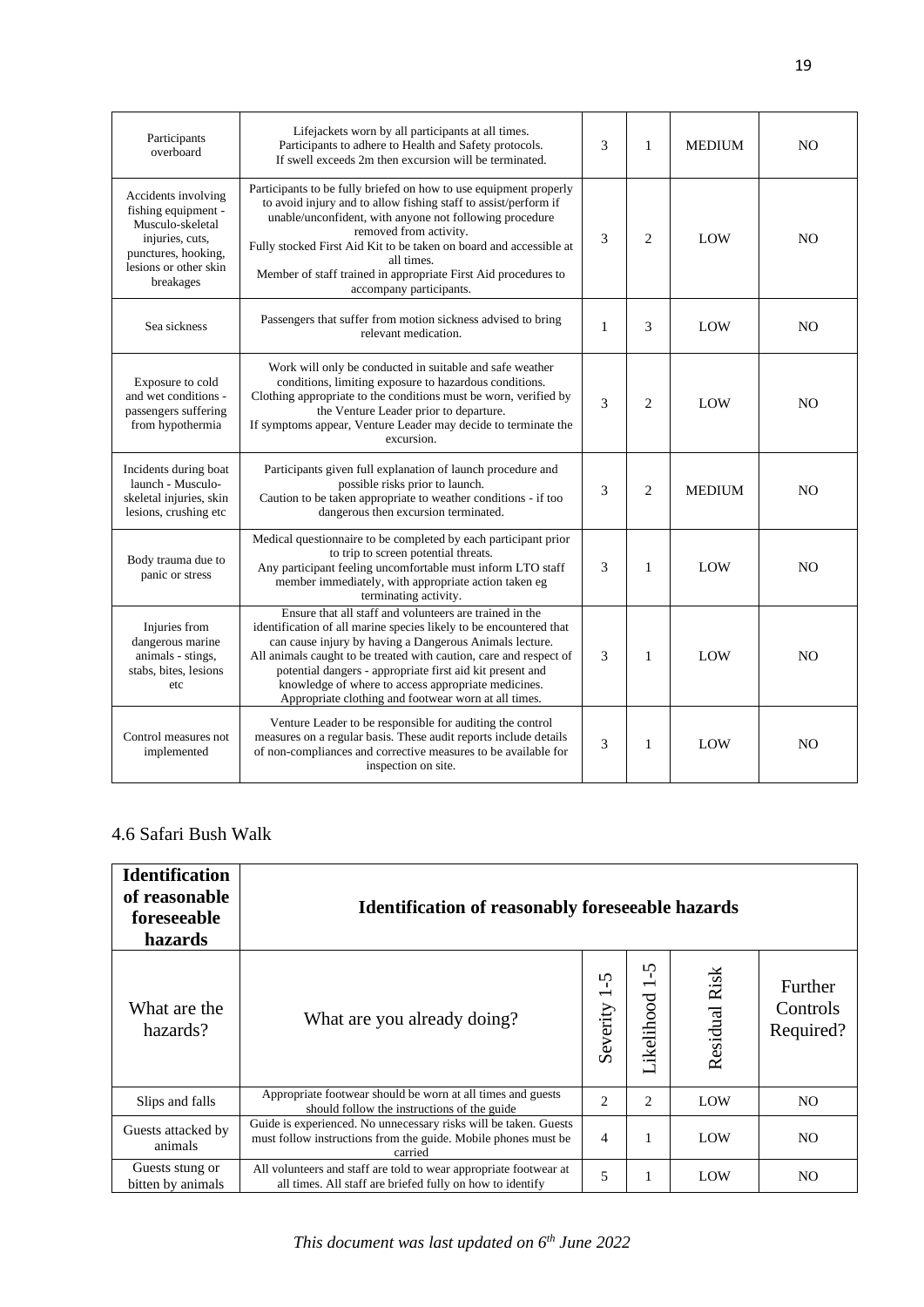|                                     | anaphylactic shock and how to treat it if necessary. Although the<br>likelihood of a life threatening anaphylactic shock occurring is<br>very small, we consider it to be the most serious risk posed by<br>marine animals |  |            |     |
|-------------------------------------|----------------------------------------------------------------------------------------------------------------------------------------------------------------------------------------------------------------------------|--|------------|-----|
| Control measures<br>not implemented | Venture Leader responsible to auditing the control measures<br>every season. These audit reports should include details of non-<br>compliances and corrective measures to be available for<br>inspection on site           |  | <b>LOW</b> | NO. |

### 4.7 Safari Game Drive

| <b>Identification</b><br>of reasonable<br>foreseeable<br>hazards | <b>Identification of reasonably foreseeable hazards</b>                                                                                                                                                          |                      |                       |               |                                  |
|------------------------------------------------------------------|------------------------------------------------------------------------------------------------------------------------------------------------------------------------------------------------------------------|----------------------|-----------------------|---------------|----------------------------------|
| What are the<br>hazards?                                         | What are you already doing?                                                                                                                                                                                      | $\Omega$<br>Severity | S<br>-C<br>Likelihood | Residual Risk | Further<br>Controls<br>Required? |
| Vehicle breakdown<br>or accident                                 | Vehicles are well maintained. Communications with camp or<br>other parties available at all times                                                                                                                | 1                    | 2                     | LOW           | N <sub>O</sub>                   |
| Blow out tyre<br>causing driver to<br>lose control               | Tyres are checked weekly and well maintained. Communications<br>are available at all times and emergency services.                                                                                               | $\overline{2}$       | $\overline{c}$        | LOW           | N <sub>O</sub>                   |
| Accident with<br>another vehicle                                 | Only experienced drivers will be driving holding a valid legal<br>licence. Seatbelts must be warn at every opportunity and guests<br>must follow instructions from the guide                                     | 3                    | 1                     | LOW           | N <sub>O</sub>                   |
| Animal attacked<br>vehicle or<br>passengers                      | Guide is well trained and recognises animal behaviour. Guests<br>must follow instructions from guide at all times.                                                                                               | $\overline{4}$       | 1                     | LOW           | N <sub>O</sub>                   |
| Control measures<br>not implemented                              | Venture Leader responsible to auditing the control measures<br>every season. These audit reports should include details of non-<br>compliances and corrective measures to be available for<br>inspection on site | 3                    | $\mathbf{1}$          | LOW           | N <sub>O</sub>                   |

#### 4.8 Panorama Route Tour

| <b>Identification</b><br>of reasonable<br>foreseeable<br>hazards | <b>Identification of reasonably foreseeable hazards</b>                                                                                                                                                                                                                                                                                                                                             |               |                            |                      |                                  |  |
|------------------------------------------------------------------|-----------------------------------------------------------------------------------------------------------------------------------------------------------------------------------------------------------------------------------------------------------------------------------------------------------------------------------------------------------------------------------------------------|---------------|----------------------------|----------------------|----------------------------------|--|
| What are the<br>hazards?                                         | What are you already doing?                                                                                                                                                                                                                                                                                                                                                                         | n<br>Severity | $\mathsf{S}$<br>Likelihood | <b>Residual Risk</b> | Further<br>Controls<br>Required? |  |
| Vehicle breakdown<br>or accident                                 | Vehicles are well maintained. Communications with camp or<br>other parties available at all times                                                                                                                                                                                                                                                                                                   |               | 2                          | LOW                  | NO.                              |  |
| Slip or fall                                                     | Appropriate footwear should be worn at all times and guests<br>should follow the instructions of the guide. Guests MUST NOT<br>go pass the stop signs or past the safety rails at cliff edges or<br>steep slopes. Caution must be taken and good judgment to<br>maintain footing. If a guest does not feel comfortable they must<br>alert the guide immediately and not participate in the activity | 5             | 1                          | LOW                  | NO.                              |  |

20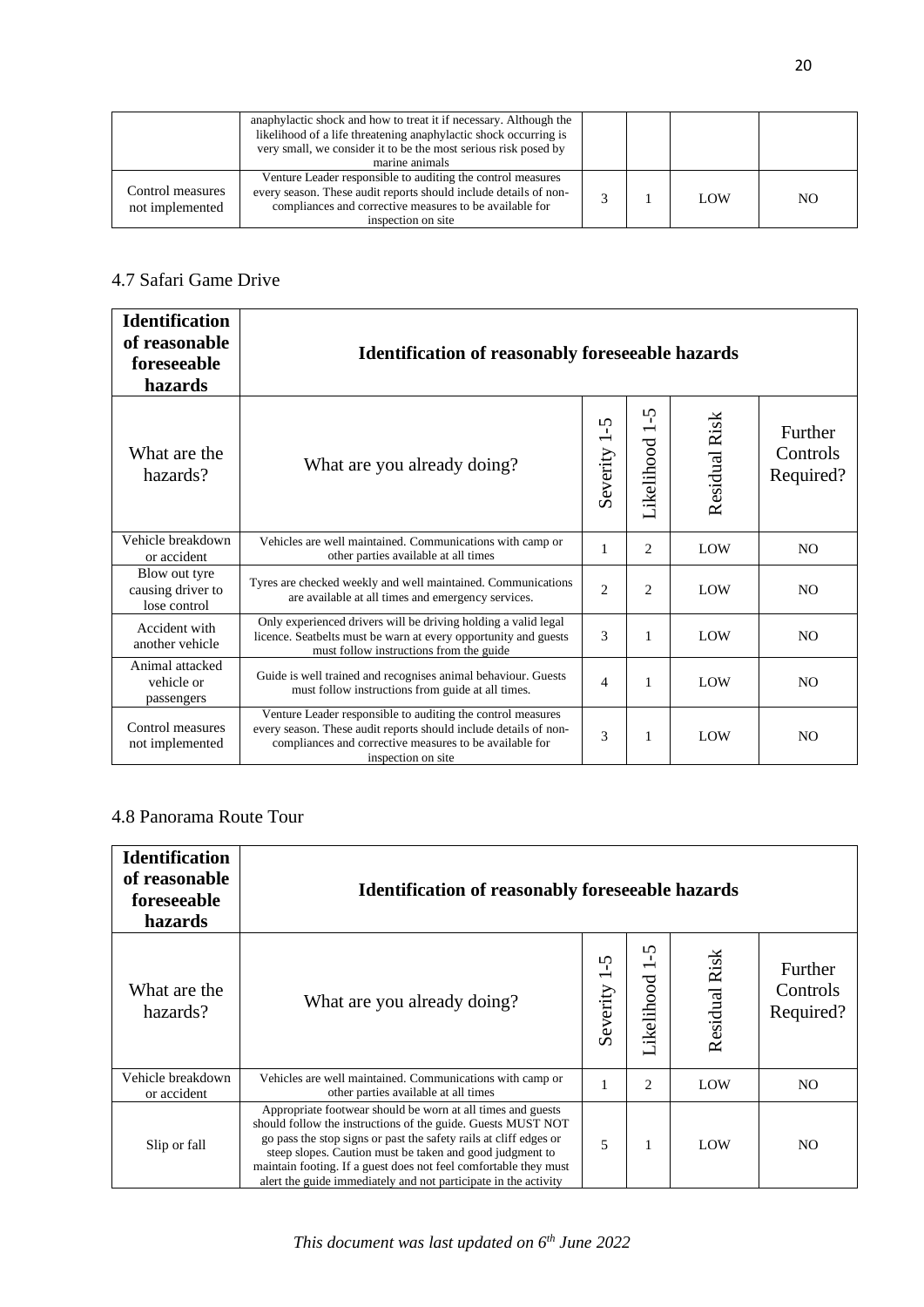#### 4.9 General Nature Reserve Maintenance

| <b>Identification</b><br>of reasonable<br>foreseeable<br>hazards | <b>Identification of reasonably foreseeable hazards</b>                                                                                                                                                                                                                                                                                                      |                      |                      |                      |                                  |
|------------------------------------------------------------------|--------------------------------------------------------------------------------------------------------------------------------------------------------------------------------------------------------------------------------------------------------------------------------------------------------------------------------------------------------------|----------------------|----------------------|----------------------|----------------------------------|
| What are the<br>hazards?                                         | What are you already doing?                                                                                                                                                                                                                                                                                                                                  | $\Omega$<br>Severity | S<br>-C<br>ikelihood | <b>Residual Risk</b> | Further<br>Controls<br>Required? |
| Guests attacked by<br>animals                                    | Guide is experienced. No unnecessary risks will be taken. Guests<br>must follow instructions from the guide. Mobile phones must be<br>carried                                                                                                                                                                                                                | 4                    | $\mathbf{1}$         | LOW                  | N <sub>O</sub>                   |
| Guests stung or<br>bitten by animals                             | All volunteers and staff are told to wear appropriate footwear at<br>all times. All staff are briefed fully on how to identify<br>anaphylactic shock and how to treat it if necessary. Although the<br>likelihood of a life threatening anaphylactic shock occurring is<br>very small, we consider it to be the most serious risk posed by<br>marine animals | 5                    | $\mathbf{1}$         | LOW                  | N <sub>O</sub>                   |
| Slips and falls                                                  | Appropriate footwear should be worn at all times and guests<br>should follow the instructions of the guide                                                                                                                                                                                                                                                   | $\overline{2}$       | 2                    | LOW                  | N <sub>O</sub>                   |
| Control measures<br>not implemented                              | Venture Leader responsible to auditing the control measures<br>every season. These audit reports should include details of non-<br>compliances and corrective measures to be available for<br>inspection on site                                                                                                                                             | 3                    | 1                    | LOW                  | N <sub>O</sub>                   |

## **5. DANGEROUS ANIMALS RISK ASSESSEMENT AND MANAGEMENT**

| <b>Identification</b><br>of reasonable<br>foreseeable<br>hazards | <b>Identification of reasonably foreseeable hazards</b>                                                                                                                                                                                                                                                                                                                                                                                                                                                                                                                                                                                                                                                                                                                                                                                                   |               |                           |               |                                  |
|------------------------------------------------------------------|-----------------------------------------------------------------------------------------------------------------------------------------------------------------------------------------------------------------------------------------------------------------------------------------------------------------------------------------------------------------------------------------------------------------------------------------------------------------------------------------------------------------------------------------------------------------------------------------------------------------------------------------------------------------------------------------------------------------------------------------------------------------------------------------------------------------------------------------------------------|---------------|---------------------------|---------------|----------------------------------|
| What are the<br>hazards?                                         | What are you already doing?                                                                                                                                                                                                                                                                                                                                                                                                                                                                                                                                                                                                                                                                                                                                                                                                                               | n<br>Severity | $\tilde{S}$<br>Likelihood | Residual Risk | Further<br>Controls<br>Required? |
| Anaphylactic shock<br>resulting in death                         | A bite or sting from any toxic animal, even those that would not<br>normally be dangerous, can cause anaphylactic shock. Roughly<br>10% of the population is considered 'at risk' from anaphylactic<br>shock. As many as one in one hundred cases of anaphylactic<br>shock can result in death where treatment is not administered<br>quickly. On the first day of training volunteers are given a<br>lecture on the dangerous animals found in the area and are told<br>not to handle them or aggravate them.<br>All volunteers and staff are told to wear appropriate footwear at<br>all times. All staff are briefed fully on how to identify<br>anaphylactic shock and how to treat it if necessary. Supplies for<br>adrenaline and oxygen are carried on all boats. Although the<br>likelihood of a life threatening anaphylactic shock occurring is | 5             | 1                         | LOW           | N <sub>O</sub>                   |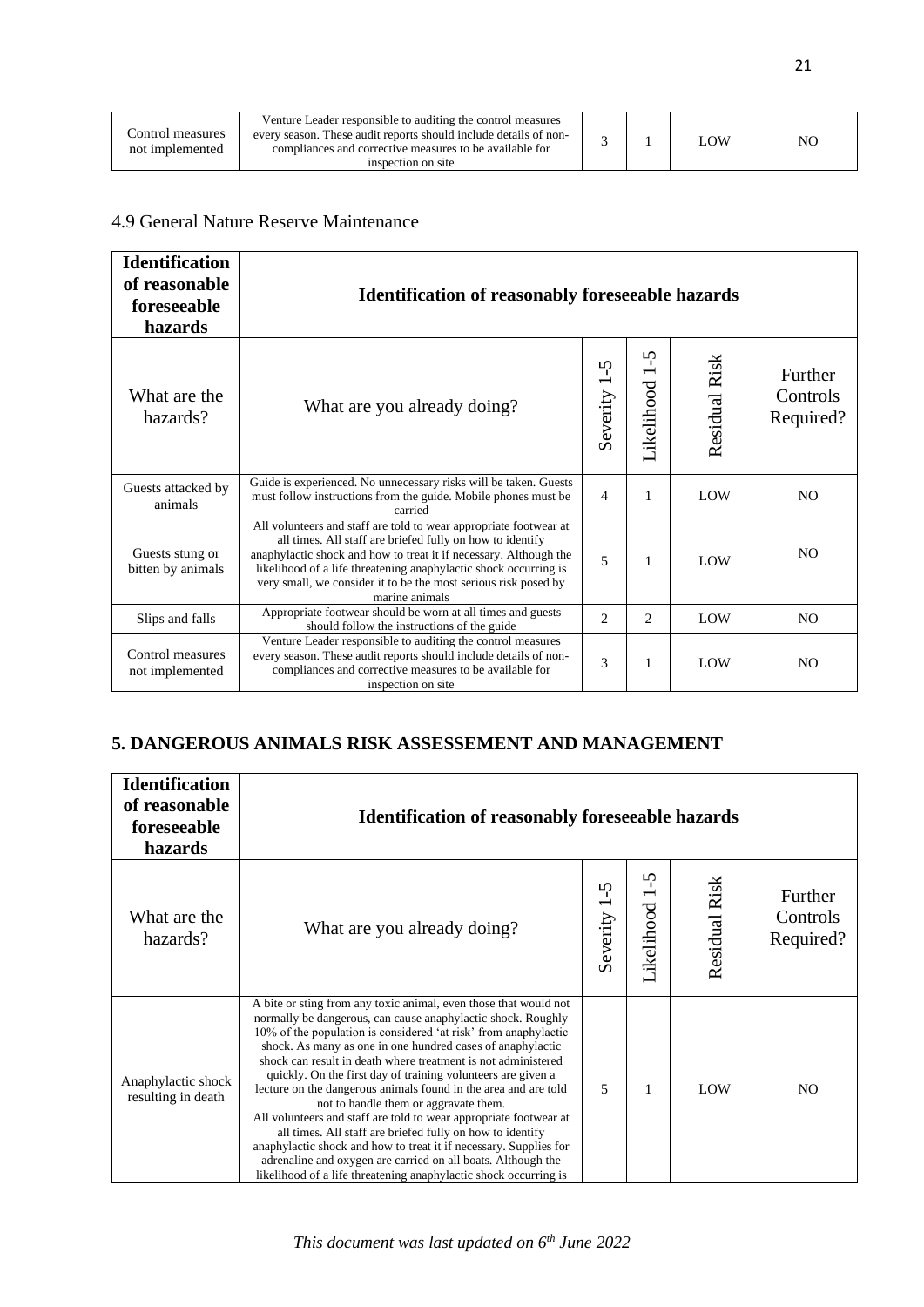|                                                                             | very small, we consider it to be the most serious risk posed by<br>marine animals                                                                                                                                                                                                                                                                                                                                                                                                                                                                                                                                                                                                                                                                                                                                                                                                                                                                                                                                                                                                                                        |   |   |     |                |
|-----------------------------------------------------------------------------|--------------------------------------------------------------------------------------------------------------------------------------------------------------------------------------------------------------------------------------------------------------------------------------------------------------------------------------------------------------------------------------------------------------------------------------------------------------------------------------------------------------------------------------------------------------------------------------------------------------------------------------------------------------------------------------------------------------------------------------------------------------------------------------------------------------------------------------------------------------------------------------------------------------------------------------------------------------------------------------------------------------------------------------------------------------------------------------------------------------------------|---|---|-----|----------------|
| Being stung by a<br>cone shell                                              | There are a few different species of cone shell seen on the reefs<br>in Mozambique although they are not common. They have a<br>barb-like dart within their shell that if fired when aggravated by<br>being picked up or stepped on may cause death or serious injury.<br>There is no specific medical treatment. Within the first day on<br>program all volunteers and staff are given a lecture on the<br>dangerous organisms present in Mozambique and the cone shell<br>is one of these. Photographs are included in the presentation so<br>students are aware of what they look like and they are also<br>discussed in the mandatory coral reef lectures and pointed out to<br>students if seen on the reef. All volunteers and staff are told<br>never to touch marine life.                                                                                                                                                                                                                                                                                                                                       | 5 | 1 | LOW | N <sub>O</sub> |
| Being stung by a<br><b>Blue Bottle</b><br>Portuguese Man<br>'O'War          | These 'jelly-fish' are uncommon in Mozambique but still can<br>appear. They may sting students whilst snorkelling, swimming or<br>diving and may cause serious pain or result in anaphylactic<br>shock (see above). If a Portuguese Man 'O' War is spotted all<br>water activities are stopped                                                                                                                                                                                                                                                                                                                                                                                                                                                                                                                                                                                                                                                                                                                                                                                                                           | 3 | 1 | LOW | N <sub>O</sub> |
| Being stung by a<br>stonefish,<br>scorpionfish or<br>other venomous<br>fish | Stonefish and scorpionfish are present in relatively high numbers<br>in Mozambique. Along the back of stonefish are 13 spines which<br>if touched penetrate the skin of the victim and inject venom<br>causing serious pain, injury and occasionally death. The<br>likelihood of a sting proving fatal is very low. Within the first<br>day of the program volunteers are given a lecture on dangerous<br>animals present in Mozambique which the stonefish is one. It is<br>made very clear that a bite from this animal can be deadly,<br>especially since there are limited medical facilities locally that<br>could deal with this injury. Photographs are included in this<br>presentation so that students are aware of what they look like and<br>they are also discussed in the mandatory coral reef lectures.<br>Laminated instructions on how to deal with stings are displayed<br>in the volunteers' house and the dive centre. Volunteers and staff<br>are told not to walk in the shallows without booties on and<br>should not go in the shallows or swim at night.                                        | 5 | 1 | LOW | N <sub>O</sub> |
| Being stung by a<br>stingray                                                | Blue spotted stingrays are seen regularly in Mozambique waters.<br>They have a bony spine on their tail that contains venom capable<br>of causing severe pain and potentially resulting in death if<br>pierced the abdomen or heart.<br>Within the first day of the program volunteers are given a lecture<br>on dangerous animals present in Mozambique which the stingray<br>is one. It is made very clear that a bite from this animal can be<br>deadly, especially since there are limited medical facilities<br>locally that could deal with this injury. Photographs are included<br>in this presentation so that students are aware of what they look<br>like and they are also discussed in the mandatory coral reef<br>lectures. Laminated instructions on how to deal with stings are<br>displayed in the volunteers' house, dive centre and medical<br>centre. Volunteers and staff are told not to walk in the shallows<br>without booties on and should not go in the shallows or swim at<br>night.<br>The likelihood s sting proves fatal is incredibly small as a major<br>organ would need to be pierced | 5 | 1 | LOW | N <sub>O</sub> |
| Being bitten by a<br>shark                                                  | Sharks are fairly common in Mozambique and are fished a lot by<br>artisanal longliners. However, the chances of a shark biting a<br>diver or snorkeler is extremely low. Volunteers and staff are told<br>not to approach or chase the sharks and not to aggravate it or<br>provoke it. If there are sharks feeding on a baited longline near a<br>dive site, we will change dive sites for that dive.<br>All staff have first aid qualifications and are trained in the event<br>of a shark bite. Local medical facilities are easily accessible.<br>Death from a shark bite is extremely uncommon as the shark<br>would need to bite a major artery or pierce a major organ                                                                                                                                                                                                                                                                                                                                                                                                                                            | 5 | 1 | LOW | NO             |
| Snake bite                                                                  | Volunteers and staff are advised to wear appropriate footwear at<br>all times and avoid unpopulated areas with heavy undergrowth.<br>No volunteer or staff member should approach a snake unless<br>they are an approved snake handler. Night time activities are<br>confined to well lit, populated areas – no abandoned buildings or<br>areas should be approached after dark. If a dangerous snake is<br>seen it should be removed by an approved snake handler. The<br>most venomous snake at both our Mozambique and our South<br>Africa safari site is the Black Mamba and patients should be<br>treated with the anti-venom as soon as it is appropriate to do so.<br>The Love The Oceans' medical evacuation procedure should be<br>followed in the case of a serious snake bite.                                                                                                                                                                                                                                                                                                                                | 5 | 1 | LOW | N <sub>O</sub> |